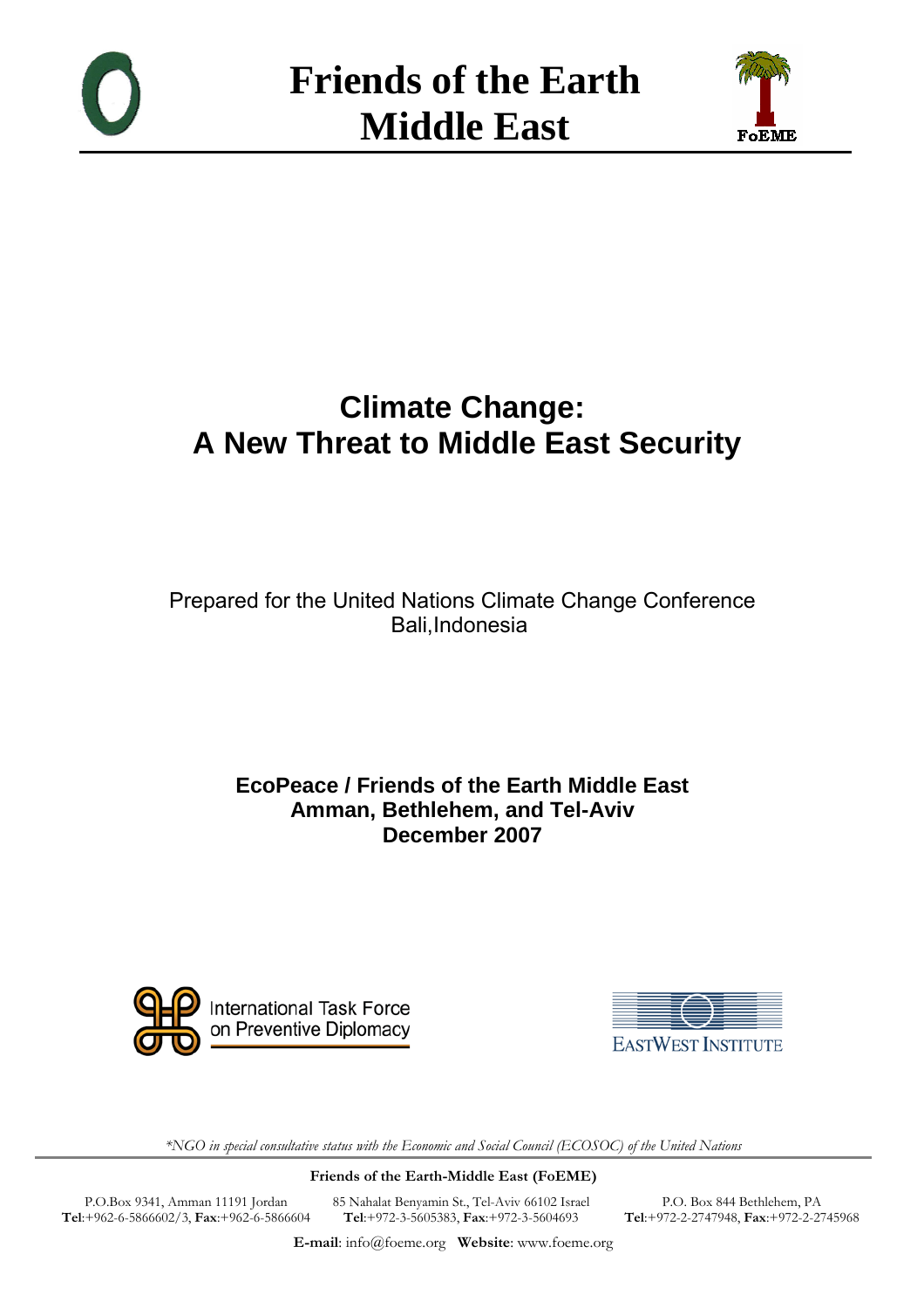# **Climate Change: A New Threat to Middle East Security**

## Prepared for the United Nations Climate Change Conference Bali,Indonesia

December 2007

#### EcoPeace / Friends of the Earth Middle East Amman, Bethlehem, and Tel-Aviv

#### **Report Authors: Ladeene Freimuth, Gidon Bromberg, Munqeth Mehyar, and Nader Al Khateeb**

The authors would like to acknowledge Keren Raiter for a background report used in preparing this paper.

This paper was written with the support of the **National Environmental Trust**, Washington, DC, USA.

FoEME is proud to be associated with the East West Institute and the International Task Force on Preventive Diplomacy.

The views expressed herein are those of EcoPeace / Friends of the Earth Middle East and not of our sponsors.

**Friends of the Earth Middle East** (FoEME) is a unique organization that brings together Israeli, Palestinian and Jordanian environmentalists. Our primary objective is the promotion of cooperative efforts to protect our shared environmental heritage. In so doing, we seek to advance both sustainable regional development and the creation of necessary conditions for lasting peace in our region. FoEME has offices in Tel Aviv, Bethlehem, and Amman. It is a member of Friends of the Earth International, the largest grassroots environmental organization in the world.

Please visit the climate change section of FoEME's Internet site at: **www.foeme.org** for more information on the work of FoEME and climate change concerns for the Middle East.

<sup>©</sup> All rights reserved. No part of this publication may be reproduced, stored in a retrieval system or transmitted in any form or by any means, mechanical, photocopying, recording, or otherwise, without prior written permission from EcoPeace / Friends of the Earth Middle East.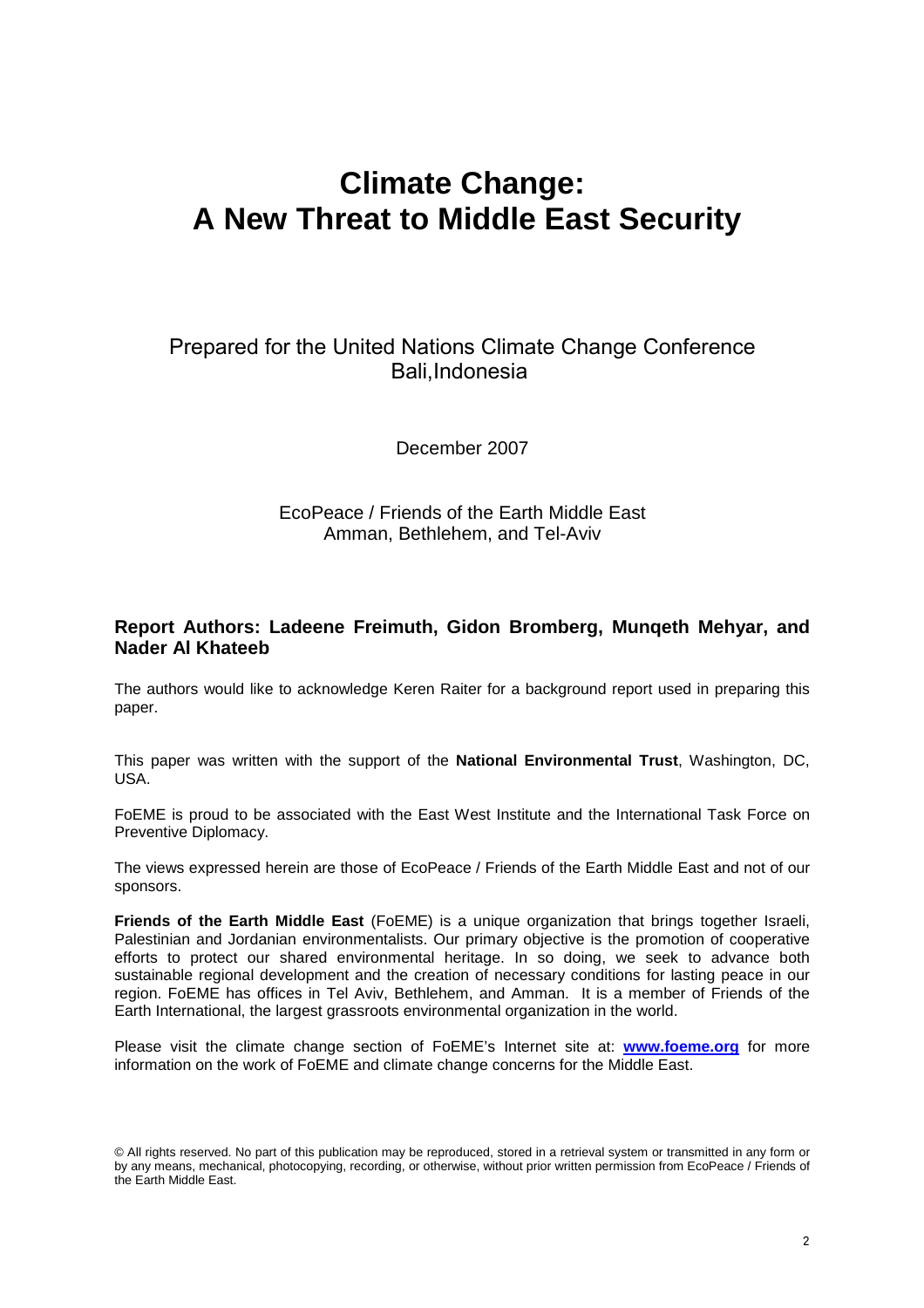# **TABLE OF CONTENTS**

| <b>Section</b>                                                                    | Page |
|-----------------------------------------------------------------------------------|------|
| <b>Executive Summary</b>                                                          | 4    |
| Introduction<br>$\mathbf{L}$                                                      | 6    |
| II. Climate Change: Background                                                    | 6    |
| III. The Shared Nature of Water Resources in the Middle East                      | 8    |
| <b>IV. Water-Sharing Agreements</b>                                               | 10   |
| V. Projected Climate Impacts on the Middle East Region                            | 13   |
| VI. Implications for Political Stability                                          | 13   |
| VII. Exacerbating Factors: Internal Economic Issues Affecting Political Stability | 19   |
| <b>VII. Conclusions and Recommendations</b>                                       | 21   |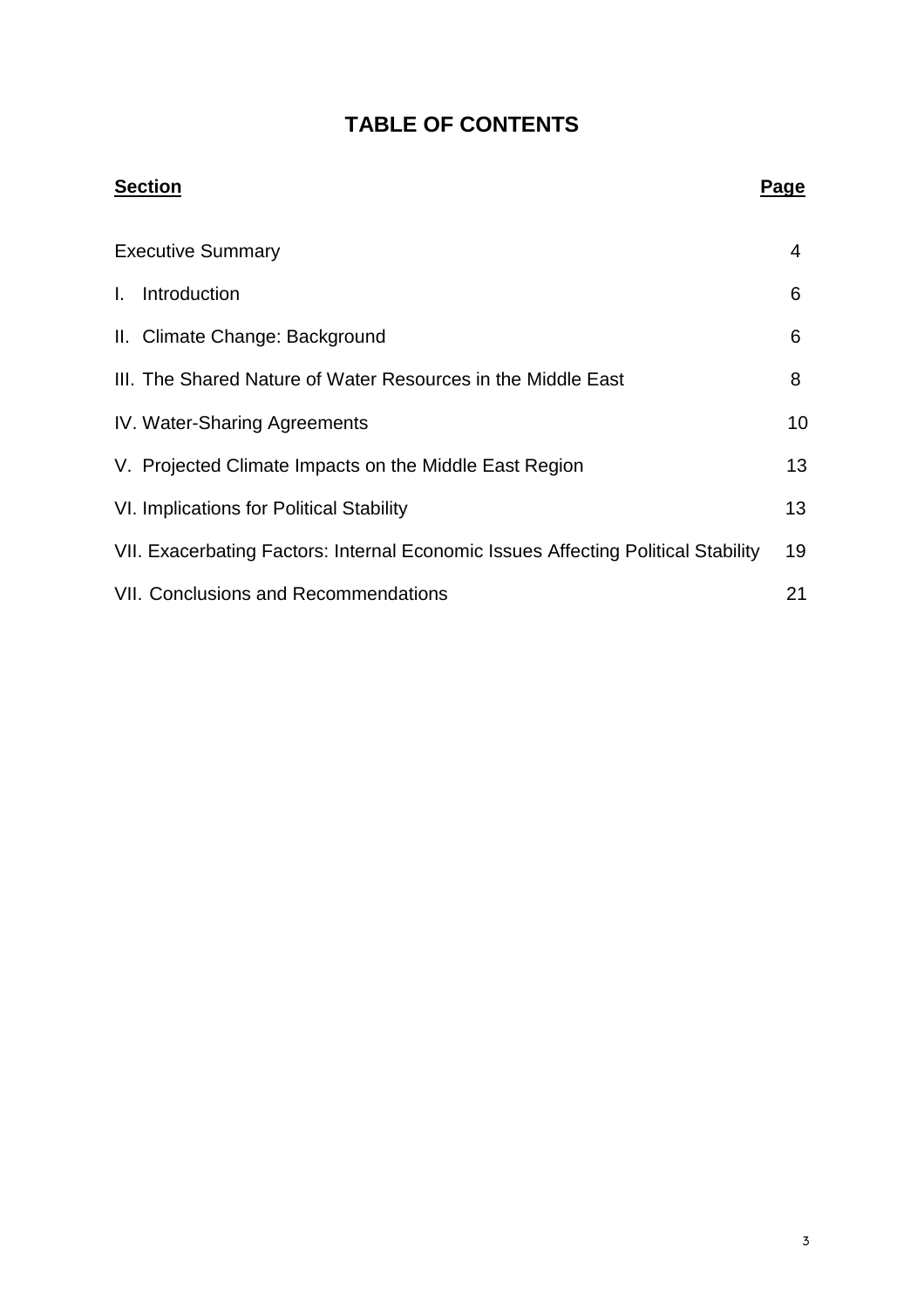## **EXECUTIVE SUMMARY**

With the Middle East being the world's most water-stressed region, climate change, which is projected to cause sea level rise, more extreme weather events, such as droughts and floods, and less precipitation, will contribute to even greater water stress in the region. Governments, policy makers and the general public, through the media, must realize that the climate crisis is therefore a new and real threat to the Middle East with severe environmental, economic, political and security implications. When people lack adequate safe, clean drinking water, and water resources are shared across political boundaries, the risk of evoking political conflict increases. For a region that already possesses some of the greatest political tensions in the world, the climate crisis and its potential physical and socioeconomic impacts are likely to exacerbate this cross-border political instability.

Climate change is likely to act as a **"threat multiplier"** – exacerbating water scarcity and tensions over water within and between nations linked by hydrological resources, geography, and shared political boundaries. Poor and vulnerable populations, which exist in significant numbers throughout the region, will likely face the greatest risk. Water shortages and rising sea levels could lead to mass migration in the Region. Scenarios conducted by the United Nations Environment Programme (UNEP) and other organizations indicate that a 0.5 meter (approximately 19 inches) rise in sea level, for example, could displace nearly 2-4 million Egyptians by 2050. The drinking water of 1.5 million Palestinians in Gaza would be further contaminated by rising sea levels leading to sea water intrusion of their only water source, the Coastal Aquifer. Economic unrest across the region, due to a decline in agricultural production from climate impacts on water resources, also could lead to greater political unrest, which could threaten current regimes, thereby affecting internal and cross-border relations. These factors place greater pressure on the entire region and on already-strained, cross-border relations, and potentially foster more widespread heightened tensions and/or conflicts.

The following factors will play a role in determining the likelihood for conflict or cooperation in the region as climate impacts become more significant:

- The existence of water agreements, and their degree of sustainability, including the ability of Parties to deal with extreme circumstances, such as longer periods of drought;
- The influence of destabilizing economic and political factors, e.g., unemployment and mass migration due to agricultural decline and the large scale flooding of agricultural areas;
- The extent of national economic and political development, including the degree to which local institutional structures and infrastructure exist;
- A given political entity's ability to mitigate and/or adapt to climate change;
- Power relationships between the Parties involved; and
- Whether it is politically expedient at a given time to cooperate (or continue to cooperate) over water resources.

However, dealing with climate change and recognizing the looming crisis provides opportunities for local, cross-border and international cooperation to ameliorate the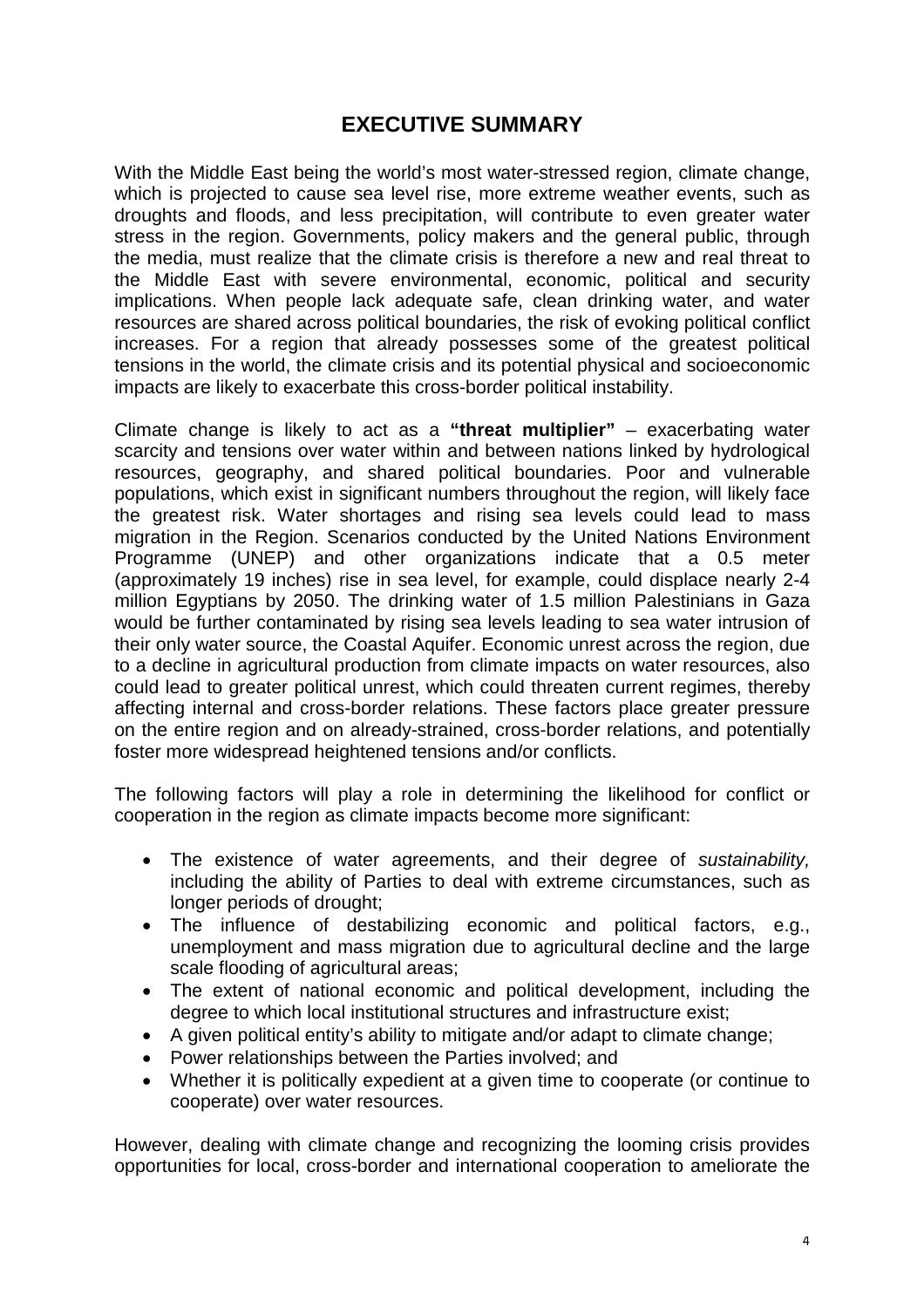problems that are already occurring and that are projected to intensify. Improving local demand- and supply-side water and energy management policies is essential and will only become more critical as the needs increase due to climate change. Israel as a developed economy must join OECD country commitments to reduce greenhouse gas emissions. Third-party donor assistance will play an important role in facilitating adaptation in countries, such as Egypt, Palestine and Jordan. Near-, medium-, and long-term planning efforts are needed, which necessitate cross border cooperation. The ability to provide technological clean energy and water solutions domestically could enable the countries of the region to become part of the broader solution for addressing global climate change.

With renewed U.S. leadership in the Middle East peace process successfully witnessed at the Annapolis meetings in November 2007, U.S. leadership is also essential at the United Nations Climate Change Conference in Bali, Indonesia, if we are to avoid the most severe implications that the climate crisis presents to the Middle East. The U.S. must take on concrete commitments now to reduce greenhouse gas concentrations in the atmosphere in the post-2012 period to levels agreed upon by scientists to prevent dangerous consequences. It is time for the U.S. to join the rest of the world in addressing this problem, rather than remaining the lone outsider. Europe has taken on emissions reductions commitments already, but must follow through on these. The major industrializing nations, such as China, India, and Brazil, also should recognize their role and responsibility in addressing global climate change by agreeing to concrete commitments for the post-2012 timeframe, albeit while continuing to receive assistance from Europe, the U.S., and Japan in doing so. Without the combined local and international commitment to deal with the climate crisis, climate change will become the new and real threat to Middle East security with spill-over security implications for the rest of the world.

Report Authors: Ladeene Freimuth, Gidon Bromberg, Munqeth Mehyar, and Nader Al Khateeb Tel-Aviv, Bethlehem, and Amman December 2007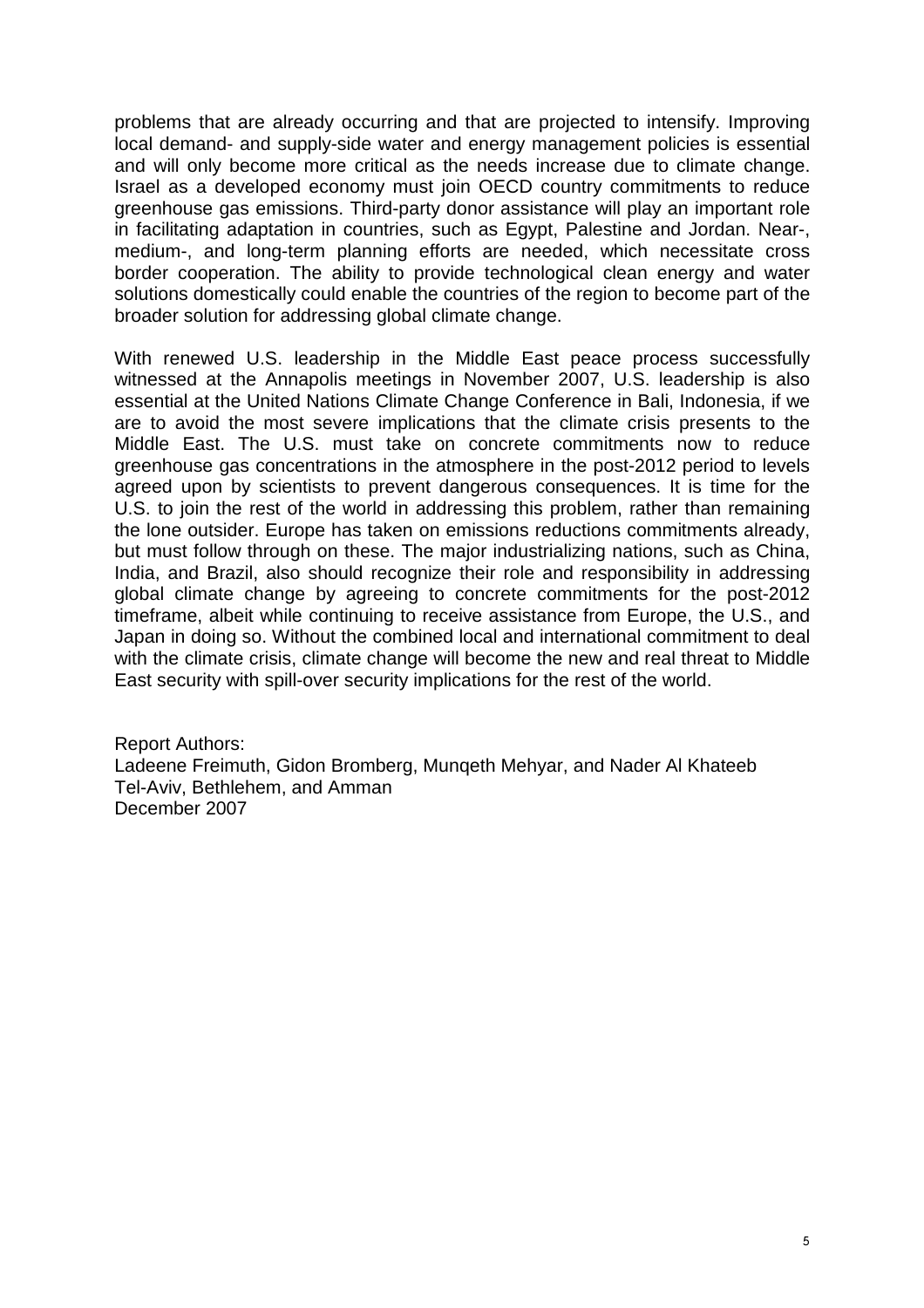## **Introduction**

The Middle East is the world's most water-stressed region.<sup>1</sup> Climate change is projected to cause sea level rise, more extreme weather events, decreased precipitation and, ultimately, less surface and ground water availability, all contributing to even greater water stress in the region, with severe environmental, economic, political and security implications.

Water security is defined as maintaining water resources such that "every person has reliable access to enough safe water at an affordable price to lead a healthy, dignified and productive life," while also sustaining ecosystems that provide and depend on water.<sup>2</sup> Water security is an integral part of the broader concept of human security. Lack of water threatens water security, as well as human health and economic development, and can lead to additional environmental stress. $3$ 

A lack of an adequate, safe, clean water supply constrains a society's opportunities for economic development, and thus endangers political stability within a state, and, when water resources are shared across political boundaries, with its neighbors. Thus, the risk of evoking political conflict increases. "In fact, the enormously intricate water politics of the [Middle East] region have been aptly described as a `hydropolitical security complex.'"<sup>4</sup>

The current water situation in the Middle East is inadequate to address each country's internal agricultural, domestic and other desires/needs, let alone to meet transboundary water agreements, where such commitments exist. For a region that already possesses some of the greatest political tensions in the world, the climate crisis is likely to exacerbate this cross-border political instability. Geographically, this paper will focus primarily on Egypt, Palestine, Israel, and Jordan.

Climate change provides both challenges, and opportunities for cross-border cooperation to ameliorate and prevent the problems that are already occurring and are projected to further intensify. For this reason, water issues have been an important part of all peace talks in the region.

## **Climate Change: Background**

Climate change is "any change in climate over time, whether due to natural variability or as a result of human activity."<sup>5</sup> Concentrations of greenhouse gases, including carbon dioxide, methane, water vapor, nitrous oxide, and fluorinated

 1 UNDP, Human Development Report 2006 (HDR) – Beyond Scarcity: Power, poverty, and the global water crisis, p. 135. Water-stressed countries are defined as those capable of providing less than 1,700 cubic meters to each person per year, according to this report, p. 14; other reports have somewhat different levels.  $<sup>2</sup>$  HDR, p. 3.</sup>

 $3$  HDR, pp. 3, 13.

<sup>&</sup>lt;sup>4</sup> Campbell, Kurt, John Podesta, Peter Ogden, Leon Fuerth, James Woolsey, et. al., "The Age of New Consequences: the Foreign Policy and National Security Implications of Climate Change," a project of the Center for Strategic and International Studies (CSIS) and the Center for a New American Security (CNAS), November 2007, p. 60, available at: http://www.csis.org/media/csis/pubs/071105\_ageofconsequences.pdf; hereinafter referred to as: CSIS/CNAS report.

<sup>&</sup>lt;sup>5</sup> U.S. Government Accountability Office (GAO) report, "Financial Risks to Federal and Private Insurers in Coming Decades are Potentially Significant," March 2007, p.2 (based on IPCC definition), available at: http://www.gao.gov/new.items/d07285.pdf.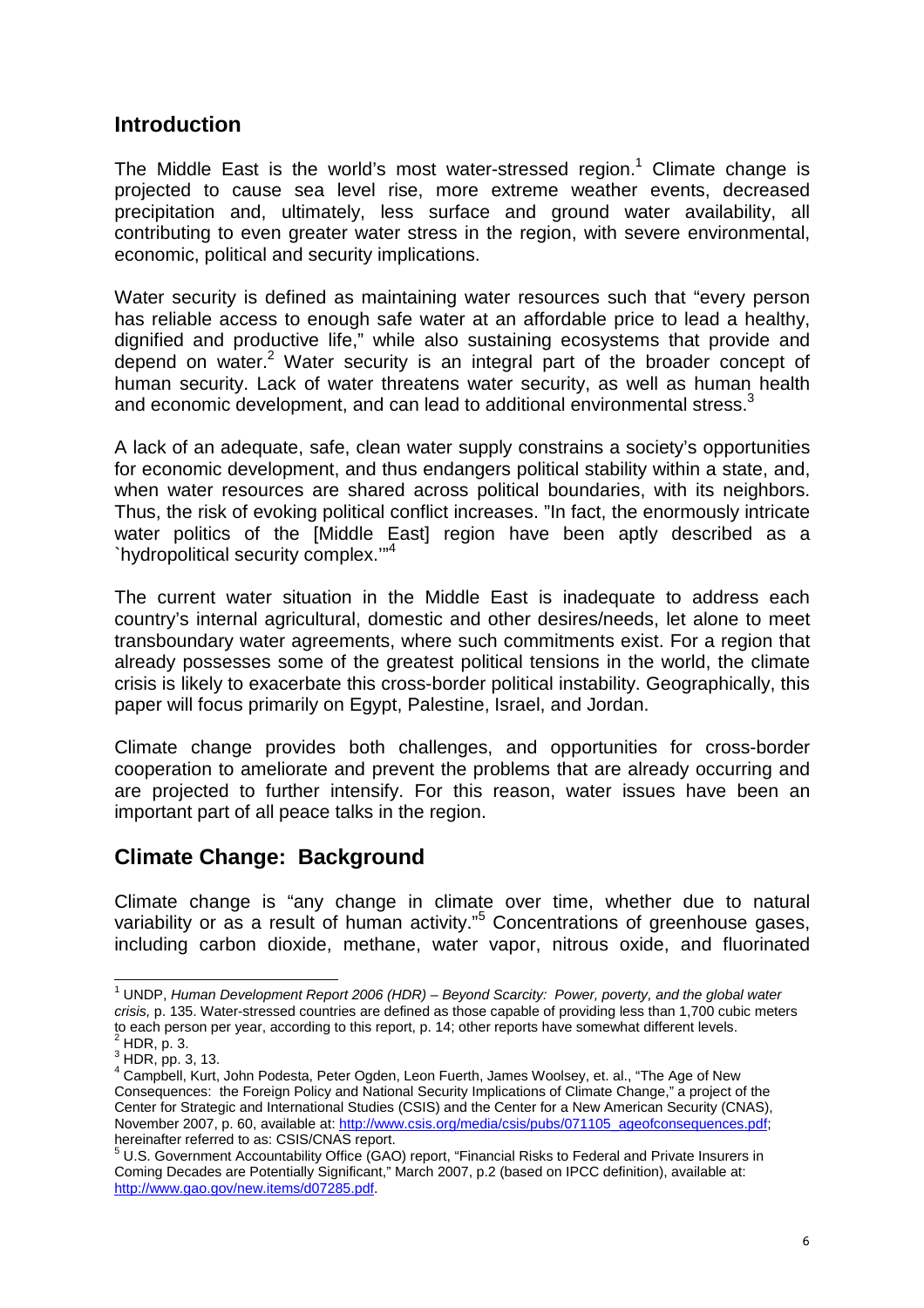gases, such as hydrofluorocarbons, perfluorocarbons, and sulfur hexafluoride, in the atmosphere are essential for life to exist on Earth. 6 However, increases in greenhouse gas concentrations, largely due to human activity, are causing the Earth's surface to warm. Atmospheric concentrations of carbon dioxide, in particular, have increased to levels that are higher than previously seen in reliable recorded history.<sup>7</sup> Global warming impacts will likely include surface and ocean temperature increases, sea level rise, glacial melt, and more extreme weather events, such as droughts and floods, and less precipitation in some areas, including in the Middle East, with greater desertification.

The concentration of greenhouse gases in the atmosphere is higher than it has been for the last  $650,000$  years. $8$  These concentrations are expected to reach 560 parts per million (ppm), or double the amount of pre-industrial concentrations, between 2040 and 2065.<sup>9</sup> Many scientific experts believe that such concentrations represent a "tipping point," beyond which it would be extremely difficult (if not impossible) and/or costly to mitigate or adapt to the climatic changes that could result.

Currently, average global temperatures are projected to increase by about 1.1-6.4 degrees C for 2090-2099, relative to 1980-1999 levels, with the average warming predicted to be about 3 degrees C, assuming a doubling of carbon dioxide (CO2) emissions in the atmosphere.<sup>10</sup> Even if greenhouse gas emissions were to have been kept constant at 2000 levels, a warming of approximately 0.1 degree C per decade would still be expected.<sup>11</sup> Sea level is predicted to rise globally, on average, between 18 and 59 centimeters by the end of the century.<sup>12</sup>

So, there is a need to slow, stabilize, and reverse the concentration of greenhouse gas emissions in the atmosphere, for example, through alternative, clean

<sup>11</sup> IPCC Fourth Assessment Report, Summary for Policymakers, 2007, p. 12 (see footnote 8 above).

 6 U.S. Environmental Protection Agency (EPA), "Climate Change, Greenhouse Gas Overview," available at: http://www.epa.gov/climatechange/emissions/index.html.<br>7 " Joint Sejenes, Asedemies' Statement: Clebel Besneppe

 <sup>&</sup>quot;Joint Science Academies' Statement: Global Response to Climate Change," available at: <u>http://nationalacademies.org/onpi/06072005.pdf</u>.<br><sup>8</sup> Alley, Richard, et. al., "Climate Change 2007: The Physical Science Basis," Summary for Policymakers,

Contribution of Working Group I to the Fourth Assessment Report of the Intergovernmental Panel on Climate Change (IPCC), Geneva, Switzerland, 2007, p. 2, available at: http://ipcc-

wg1.ucar.edu/wg1/docs/WG1AR4\_SPM\_Approved\_05Feb.pdf; hereinafter referred to as IPCC Fourth Assessment Report, Summary for Policymakers, 2007. The IPCC is the leading authoritative body of approximately 1,500 experts on climate change.

<sup>9</sup> Pe'er, G., U. Safriel, "Climate Change: Israel," National Report, Blaustein Institute for Desert Research, Ben-Gurion University of the Negev, Sde Boqer, 2000, available at: http://www.bgu.ac.il/BIDR/rio/Global91editedfinal.html.

<sup>&</sup>lt;sup>10</sup> Meehl, G.A., T.F. Stocker, W.D. Collins, P. Friedlingstein, A.T. Gaye, J.M. Gregory, A. Kitoh, R. Knutti, J.M. Murphy, A. Noda, S.C.B. Raper, I.G. Watterson, A.J. Weaver and Z.-C. Zhao, 2007: Global Climate Projections. In: Climate Change 2007: The Physical Science Basis. Contribution of Working Group I to the Fourth Assessment Report of the Intergovernmental Panel on Climate Change [Solomon, S., D. Qin, M. Manning, Z. Chen, M. Marquis, K.B. Averyt, M. Tignor and H.L. Miller (eds.)]. Cambridge University Press, Cambridge, United Kingdom and New York, NY, USA, p. 749, available at: http://ipccwg1.ucar.edu/wg1/Report/AR4WG1\_Print\_Ch10.pdf.

<sup>&</sup>lt;sup>12</sup> Meehl, G.A., T.F. Stocker, W.D. Collins, P. Friedlingstein, A.T. Gaye, J.M. Gregory, A. Kitoh, R. Knutti, J.M. Murphy, A. Noda, S.C.B. Raper, I.G. Watterson, A.J. Weaver and Z.-C. Zhao, 2007: Global Climate Projections. In: Climate Change 2007: The Physical Science Basis. Contribution of Working Group I to the Fourth Assessment Report of the Intergovernmental Panel on Climate Change [Solomon, S., D. Qin, M. Manning, Z. Chen, M. Marquis, K.B. Averyt, M. Tignor and H.L. Miller (eds.)]. Cambridge University Press, Cambridge, United Kingdom and New York, NY, USA, p. 750, available at: http://ipccwg1.ucar.edu/wg1/Report/AR4WG1\_Print\_Ch10.pdf.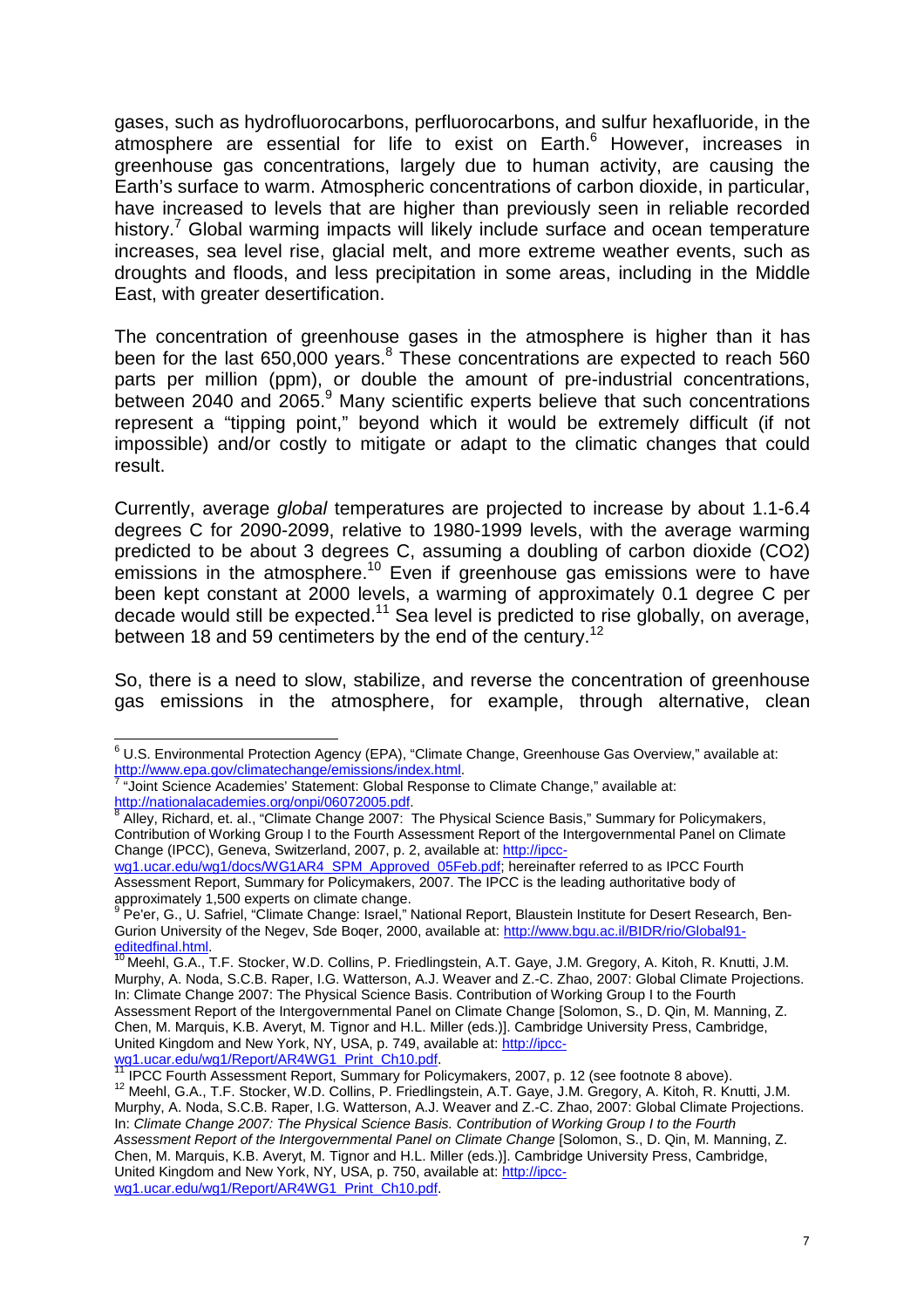transportation and electric supply policies, increased efficiency, and demand-side management tools.

## **The Shared Nature of Water Resources in the Middle East**

A key water source in the region is the Jordan River system/basin. The **Upper Jordan** is fed primarily by **the Dan, the Hasbani,** and **the Banias Streams** that combine to become the **Upper Jordan River**. The Dan Stream lies entirely within Israel. The Banias Stream originates in Syria but has been under Israeli control since 1967.<sup>13</sup> The **Wazzani Stream**, originating in Lebanon, is the main source of the Hasbani. The Hasbani alone supplies about 25 percent of the Jordan River's water. The Upper Jordan then flows into the Sea of Galilee (Lake Tiberias).<sup>14</sup>

Another important river in the region is the **Litani River**. This basin lies entirely within Lebanon.<sup>15</sup> The Litani presently is not fully utilized. It is one of the only rivers in the area that continues to flow into the Eastern Mediterranean. Though not a shared water resource, the existing flow in the Litani River has reduced the need for Lebanon in the short term to divert greater quantities of water from the Wazzani and the shared basin of the Upper Jordan River.



Source: S. Libiszewski, 1995.

<sup>15</sup> Libiszewski, p. 16.

 $\overline{\phantom{a}}$ 

<sup>&</sup>lt;sup>13</sup> Libiszewski, Stephan, Water disputes in the Jordan Basin Region and their role in the resolution of the Arab Israeli Conflict, 12, Center for Security Studies and Conflict Research, 1995, p. 12, available at: http://www.mideastweb.org/Mew\_water95.pdf; hereinafter referred to as: Libiszewski.

<sup>14</sup> ICE Case Studies, "Jordan River Dispute," Case Identifier: Jordan1, available at: http://www.american.edu/TED/ice/westbank.htm.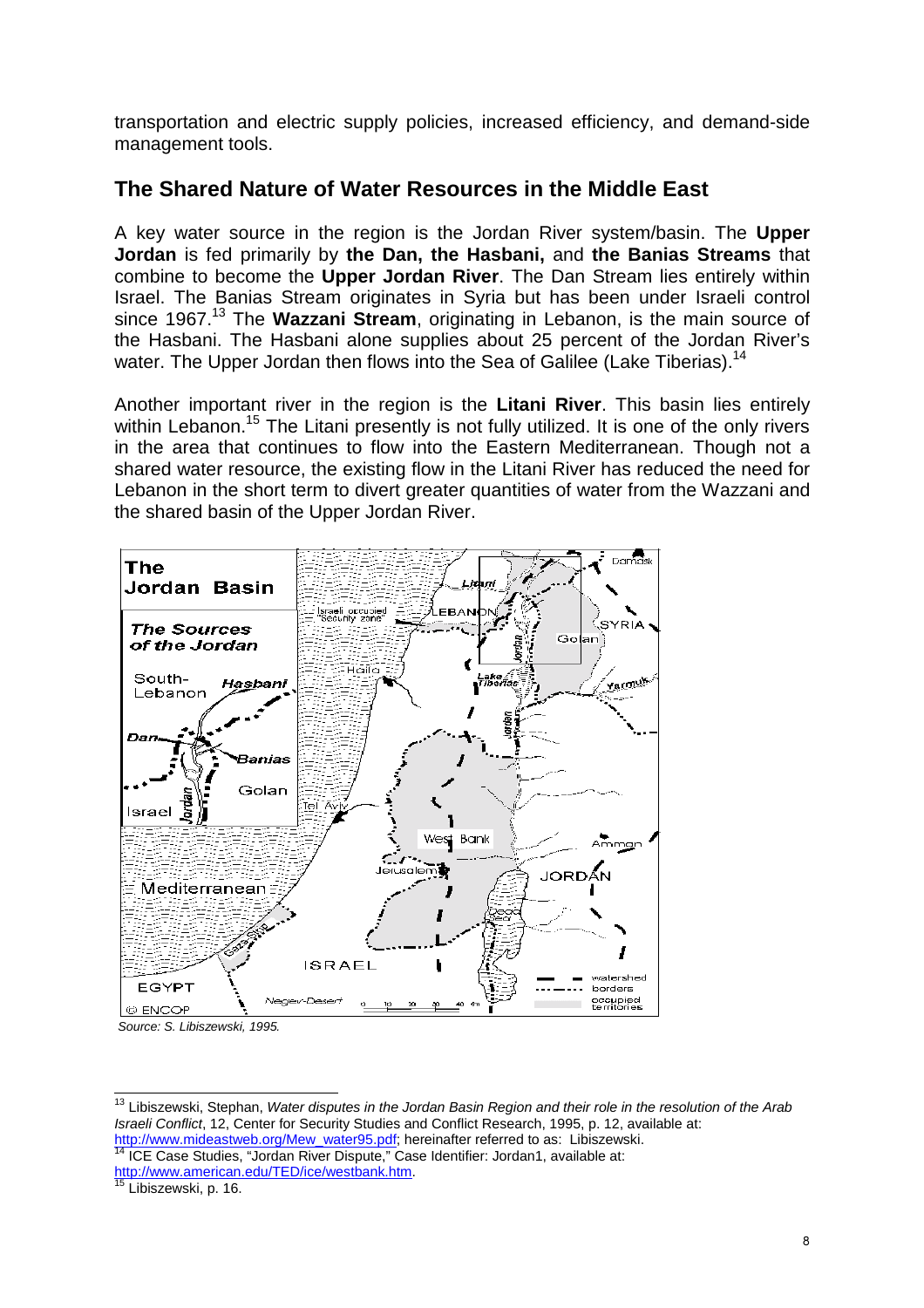The **Yarmouk** is the most significant tributary of the Lower Jordan River and reaches the River just below the Sea of Galilee/Lake Tiberias, which then flows to the Dead Sea (seven basins form the major Dead Sea Basin).<sup>16</sup> The Yarmouk supplies all of the water of the King Abdullah canal, which supplies water for Jordan, largely for agriculture. The Yarmouk "drains territories in Syria and Jordan" and forms the border between Jordan and Syria. Further downstream, it forms the border between Jordan and Israel shortly before its confluence with the Lower Jordan River.<sup>17</sup> From this point on to the Dead Sea, the Lower Jordan forms the border between Jordan and Israel, and then between Jordan and the Palestinian West Bank.<sup>18</sup> Because "Israel, Jordan and Syria divert 95 percent of the water" that is supposed to feed the Lower Jordan River, the Lower Jordan has almost completely dried up. The flow that remains is fed by a few tiny springs and consists primarily of sewage and agricultural runoff, and is therefore quite polluted.<sup>19</sup> The Jordan River Valley and the Dead Sea are cultural, religious, and heritage sites for the world. The Dead Sea has already shrunk by one-third of its size in the past 50 years, and without these flows, these sites will not remain as such.

Though it is the shared surface waters of the Jordan Basin that historically have attracted the greatest political attention, it is in fact shared, cross-border **groundwater** resources that supply most of the drinking water for Jordanians, Palestinians and Israelis. The **Mountain Aquifer**, divided into the Western, Northeastern and Eastern Basins, is shared by Israel and the Palestinian West Bank. However, Israel utilizes 80 percent of the Mountain Aquifer's water.<sup>20</sup> The Coastal Aquifer, which follows the coastal plain of Israel and Gaza, also is shared. For the 1.5 million Palestinians living in Gaza, the Coastal Aquifer is presently their only source of drinking water.



Source: EXACT Project, http://exact-me.org

 $17$  Haddadin, p. 11.

18 Libiszewski, p. 12.

<sup>19</sup> Bromberg, Gidon, "Will It Save the Dead Sea?," 24 June 2005, in Middle East Roundtable, Edition 23, Vol. 3, bitterlemons-international.org, available at: http://www.bitterlemons-international.org/inside.php?id=362. Gray, Alice, "`Positive Conditions:' The Water Crisis in Gaza," Countercurrents.org Newsletter. 9 August 2006, available at: http://www.countercurrents.org/pa-gray090806.htm.

<sup>&</sup>lt;sup>16</sup> Salameh, Elias, and Munther Haddadin, "The Population—Water Resources Equation," in Water Resources in Jordan: Evolving Policies for Development, the Environment, and Conflict Resolution, Haddadin, Munther J., (Ed.) Issues in Water Resource Policy Series, Ariel Dinar, (Series Ed.), 2006, pp. 10-11; hereinafter referred to as: Haddadin.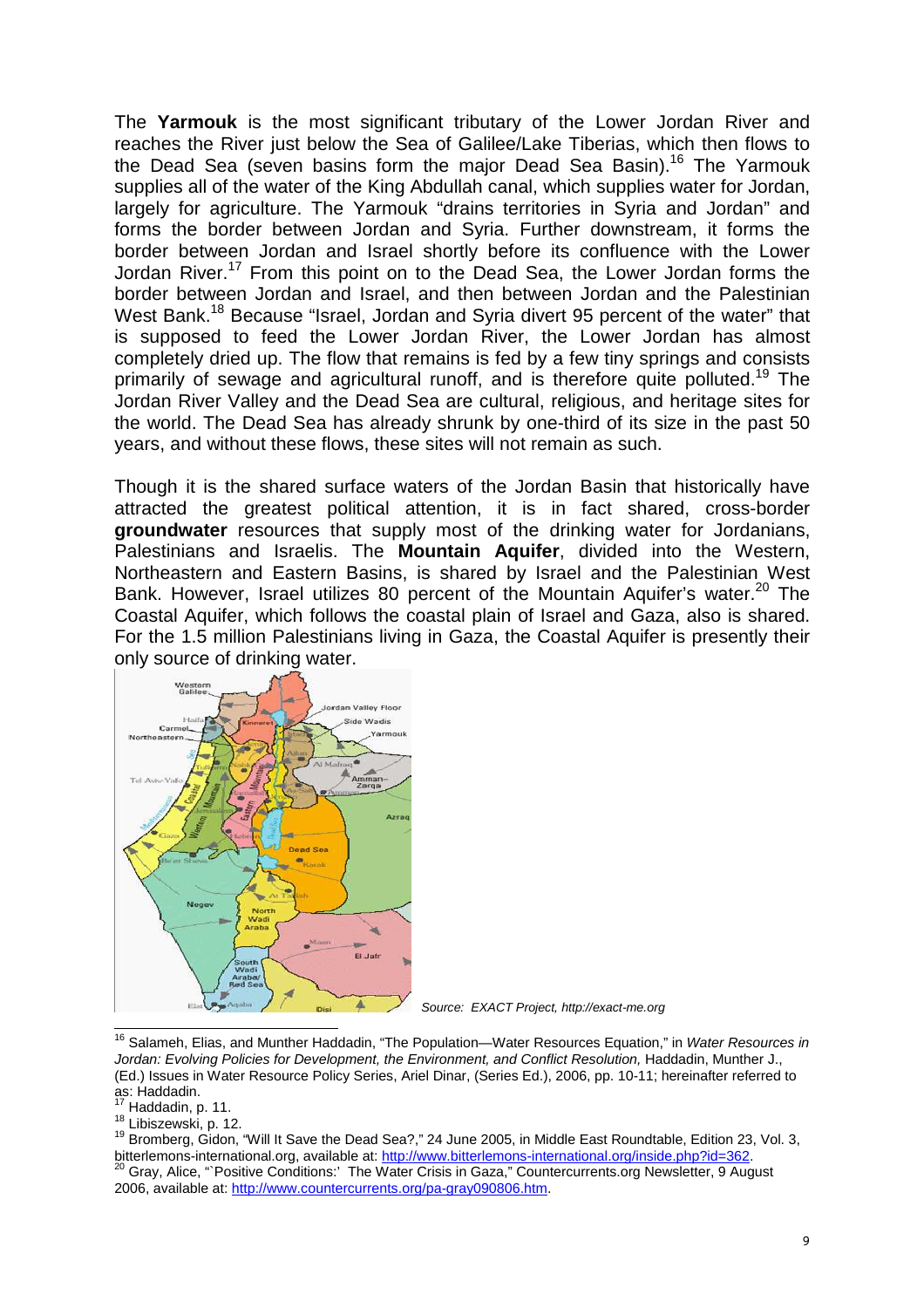Jordan relies heavily on 12 groundwater basins that can be divided into: the Deep Sandstone Aquifer Complex, the Upper Cretaceous Aquifer Complex, and the Shallow Aquifer Complex.<sup>21</sup> Here, too, the **Azraq Aquifer** is shared with Syria, and the **Disi Aquifer** is shared with Saudi Arabia.<sup>22</sup>

## **Water-Sharing Agreements**

The Middle Eastern governments understand that a lack of water will constrain their opportunities for development and thus endanger domestic political stability as well as relations with their neighbors. This fact has meant that efforts have been underway since the early 1950s to achieve agreements over water, despite larger ongoing political tensions/conflicts. And, water has played an important role in all conflicts and peace talks between the various Parties ever since (even if water agreements – or peace agreements – do not yet exist in all cases).  $23$ 

#### **Jordan-Israel**

Jordan and Israel signed a peace treaty in 1994 that contains a water-sharing provision that aims to achieve a "comprehensive and lasting settlement of all the water problems" between the two countries through mutual recognition of their "rightful allocations" to water from the Jordan River and the Yarmouk River. $^{24}$  It also aims to achieve mutual cooperation in the development of existing and additional water resources. Specifically, it allocates:

- **For Israel – 45 million cubic meters (mcm)/year from the Yarmouk River,** as follows: 25 mcm/year, plus 20 mcm/year pumped in winter in exchange for transferring the same amount (i.e., 20 mcm/year) to Jordan in the summer from the Jordan River. Israel may use up to 3 mcm/year of added storage capacity (which would make its total water allocation 48 mcm/year).  $25$
- **For Jordan 60 mcm/year from the Jordan River,** as follows: 40 mcm/year from the Jordan River, of which 20 mcm/year is in fulfillment of the storage exchange noted in the previous bullet; and 10 mcm/year of desalinated water (from 20 mcm/year available from saline springs). Israel also will also transfer 10 mcm/year to Jordan outside of summer, subject to "maximum capacity of transmission."<sup>26</sup>
- **For Jordan Jordan and Israel cooperate to try to find an additional 50 mcm/year of potable water for Jordan,** and develop a plan within one year (from the time of the Treaty signing) to do so.<sup>27</sup> Finding this supply for Jordan has not yet happened.

l  $21$  Haddadin, pp. 13-14.

 $22$  Haddadin, p. 16.

 $^{23}$  Brauch, Hans G., Security and Environment in the Mediterranean: Conceptualizing Security and Environmental Conflicts, Springer, (Ed.), 2003, p. 729. 24 Israel-Jordan Peace Treaty , Article 6, Water, available at: http://www.kinghussein.gov.jo/peace\_6-15.html.<br>24 Israel-Jordan Peace Treaty , Article 6, Water, available at: http://www.kinghussein.gov.jo/peace\_6-15.html.

<sup>25</sup> Israel-Jordan Peace Treaty, Annex II, Water Related Matters, available at:

http://www.kinghussein.gov.jo/peace\_annexII.html.<br>28 u.: Ibid.

 $27$  lbid.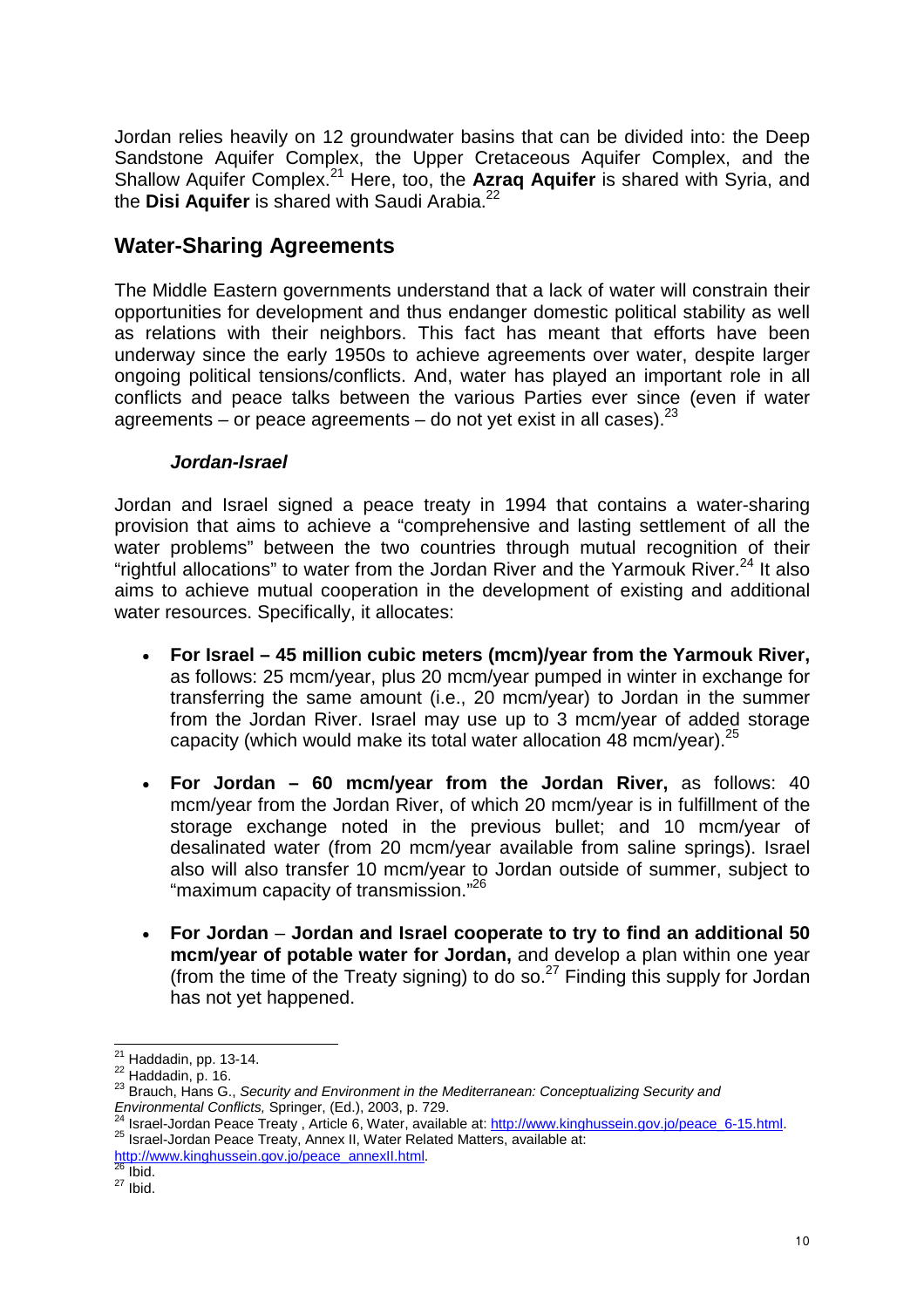Reputed to be "one of the most creative water treaties on record," the agreement has Israel using and "storing" water for later transfer to Jordan.<sup>28</sup>

Nevertheless, tensions mounted in 1999, when a severe drought caused Israel to indicate that it was unable to meet its water delivery schedule to Jordan and, therefore, to raise the possibility that it would not transfer the requisite water allocation. Jordan in turn threatened to take "appropriate actions" against Israel. $^{29}$ This incident highlights a significant weakness in the water agreement, and thereby illustrates the need for water-sharing agreements to be able to foresee and address extreme circumstances, i.e., to be flexible in nature, to make the treaty more sustainable and help avoid potential conflict.<sup>30</sup> In more recent years, Jordan has accused Syria of diverting excessive amounts from the Yarmouk, making Jordan unable to meet its water transfer commitment to Israel. The water-sharing agreement also does not contain a provision for including other riparians (i.e., the Palestinians), an omission which, in the future, might lead to additional controversies. On the other hand, if the treaty were to include other riparians, that might also contribute to making the treaty more sustainable and to fostering broader regional cooperation. A multilateral water-sharing agreement will be required in the future.

#### **Israel – Palestine**

In 1995, Israel and the Palestinian Authority (PA) signed an Interim [peace] Agreement (Oslo II Accords).<sup>31</sup> Because of the already-existing political tensions and the need to share increasingly-scarce water resources, Annex III, Article 40 of the Interim Status Agreement was designed to address water and sewage issues by recognizing Palestinian water rights. It allocated 28.6 mcm/year to the Palestinians for domestic consumption and recognized that the PA will need approximately 70-80 mcm/year of water in the future.<sup>32</sup> The Palestinians, however, had requested 450 mcm/year of water.<sup>33</sup> Water ultimately was left as one of five major issues to be addressed later, i.e., in the Final Status negotiations, because it remains so highly contentious.

http://www.transboundarywaters.orst.edu/publications/Medzini\_&\_Wolf\_04.pdf.

<sup>29</sup> Berland, Allison, "The Water Component of the Peace Process between the Israelis and the Palestinians," Master's Thesis, Fletcher School of Law and Diplomacy, May 2000, Chapter 4, available at: http://www.transboundarywaters.orst.edu/publications/related\_research/berland/berland\_toc.html.

Article 40 of the Israeli-Palestinian Interim Agreement, available at: http://www.mfa.gov.il/MFA/Peace+Process/Guide+to+the+Peace+Process/THE+ISRAELI-PALESTINIAN+INTERIM+AGREEMENT+-+Annex+III.htm#app-40.

 $\overline{a}$ <sup>28</sup> Medzini, Arnon, A. Wolf, "Towards a Middle East at Peace: Hidden Issues in Arab–Israeli Hydropolitics," in Water Resources Development, vol. 20, 2004, pp. 193-204, available at:

 $30$  Based on personal conversation with Dr. Itay Fischhendler, Lecturer, Department of Geography, and Head of Environmental Planning and Policy Program, Hebrew University, November 2007.

<sup>&</sup>lt;sup>31</sup> This agreement followed the previous Declaration of Principles of 1993, which established the Palestinian Water Administration Authority (PWA), and the Gaza-Jericho Agreement of 1994, which stipulates that all water and sewage systems and resources in the Gaza and Jericho areas shall be operated, managed and developed by the PWA. Accordingly, the PWA committed to pay Mekoroth Water Co. (the Israeli water company) for the costs of water supplied and for the real expenses incurred in supplying water from Israel and to the PA. Libiszewski, pp. 85-6.

 $\frac{33}{33}$  Palestinian Academic Society for the Study of International Affairs (PASSIA), Jerusalem, Facts and Figures, Ch. 7, Water and Environment, p. 294, available at: http://www.passia.org.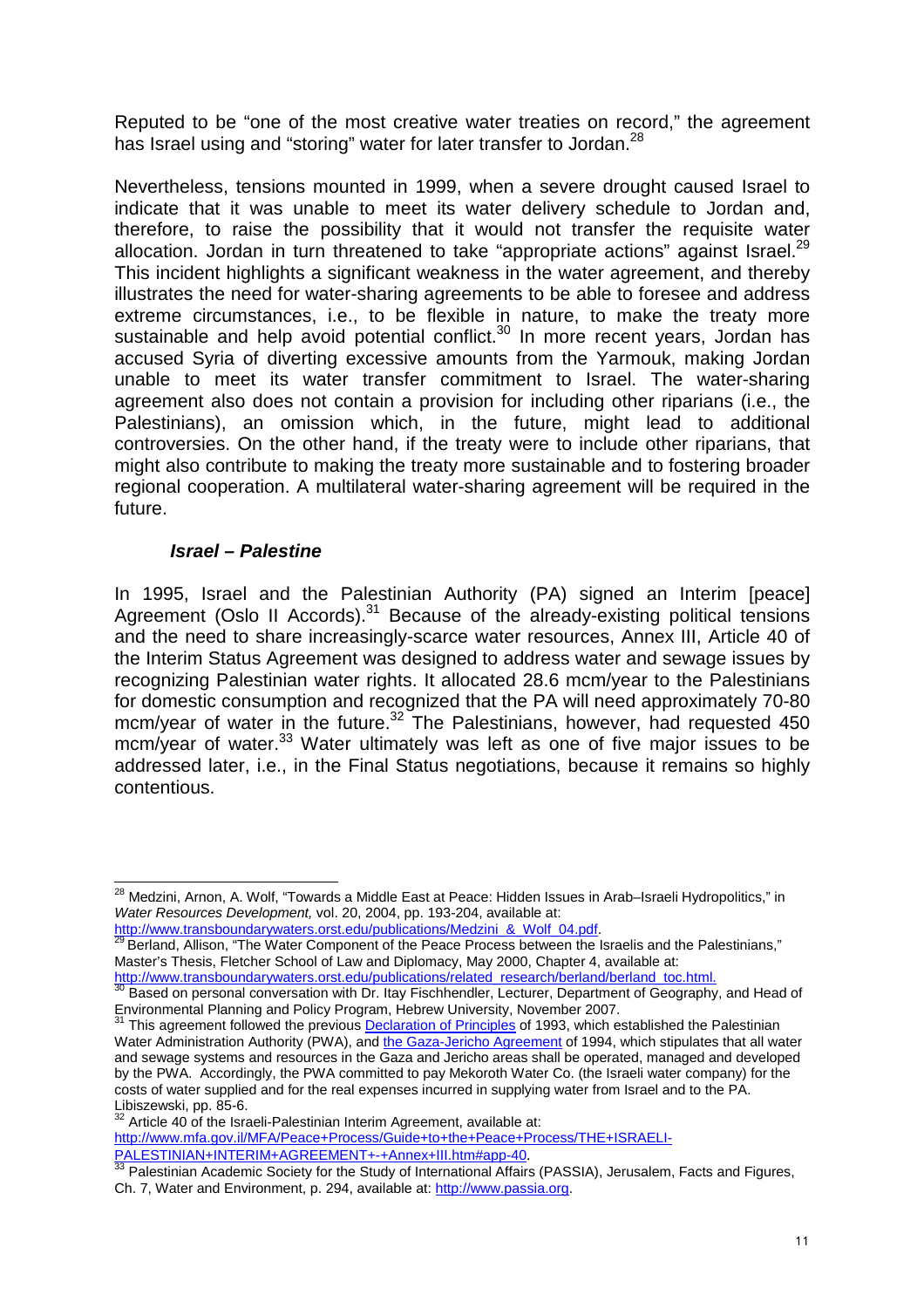#### **Jordan-Syria**

Jordan and Syria have a water allocation agreement.<sup>34</sup> It has been renegotiated several times under circumstances detrimental to Jordan, such that Jordanians feel that their interests have been compromised. Consequently, tensions are often high between Jordan and Syria over water allocations of the Yarmouk River and ground water.

#### **Egypt and the Nile Basin Riparian Countries**

With Egypt being physically located on the African continent, though sharing a political boundary with and being a neighboring state of the Near East, its water resources are not linked to those of the above-mentioned Near Eastern countries. However, Egypt is similarly highly dependent on shared water sources. Egypt is in fact dependent on other nations to meet 95 percent of its water needs. $35$  The Nile River Basin runs through ten riparian states and has been one of the most disputed basins in the world.<sup>36</sup> The 1959 Nile Waters Agreement between Egypt and Sudan allocated about 66 percent of Nile River waters to Egypt, "22 percent to Sudan, 10 percent to losses, and none to upstream riparian countries."<sup>37</sup> As upstream countries required more water, the potential for conflict increased. This situation served as the basis for the Nile Basin Initiative to try to facilitate cooperation, rather than conflict, over this critical Basin.<sup>38</sup> Today, the Nile Basin Initiative often is looked to as a model for cooperation in other trans-boundary basins where water resources are scarce and political tensions exist.

### **Israel-Syria-Lebanon: No Peace Treaties or Water-Sharing Agreements**

There is no peace treaty or water agreement between Syria and Israel or Lebanon and Israel. Closed door and secret talks between Israel and Syria have taken place several times since the Madrid Peace Summit. With 30 percent of the waters of the Sea of Galilee originating in the Golan Heights, the return of the Golan to Syria and the water issues at stake are intricately linked.

l

 $34$  Syria is about 80 percent dependent on other countries for its renewable water sources, as noted by Dr. Nimrod Raphaeli, Senior Analyst, The Middle East Media Research Institute (MEMRI), in "A Briefing Paper to the Staff of the Senate Foreign Relations Committee on Potential Water Conflicts in the Middle East"; Arabic News.com, "Syria, Jordan sign al-Yarmouk water agreement," 24 November 1998, available at: http://www.arabicnews.com/ansub/Daily/Day/981124/1998112415.html.

<sup>&</sup>lt;sup>35</sup> Alavian, Vahid, Rankin International, "Shared Waters: Catalyst for Cooperation," available at: http://www.ucowr.siu.edu/updates/pdf/V115\_A2.pdf.

 $\delta$  Ibid.

 $37$  Ibid.

 $38$  Ibid.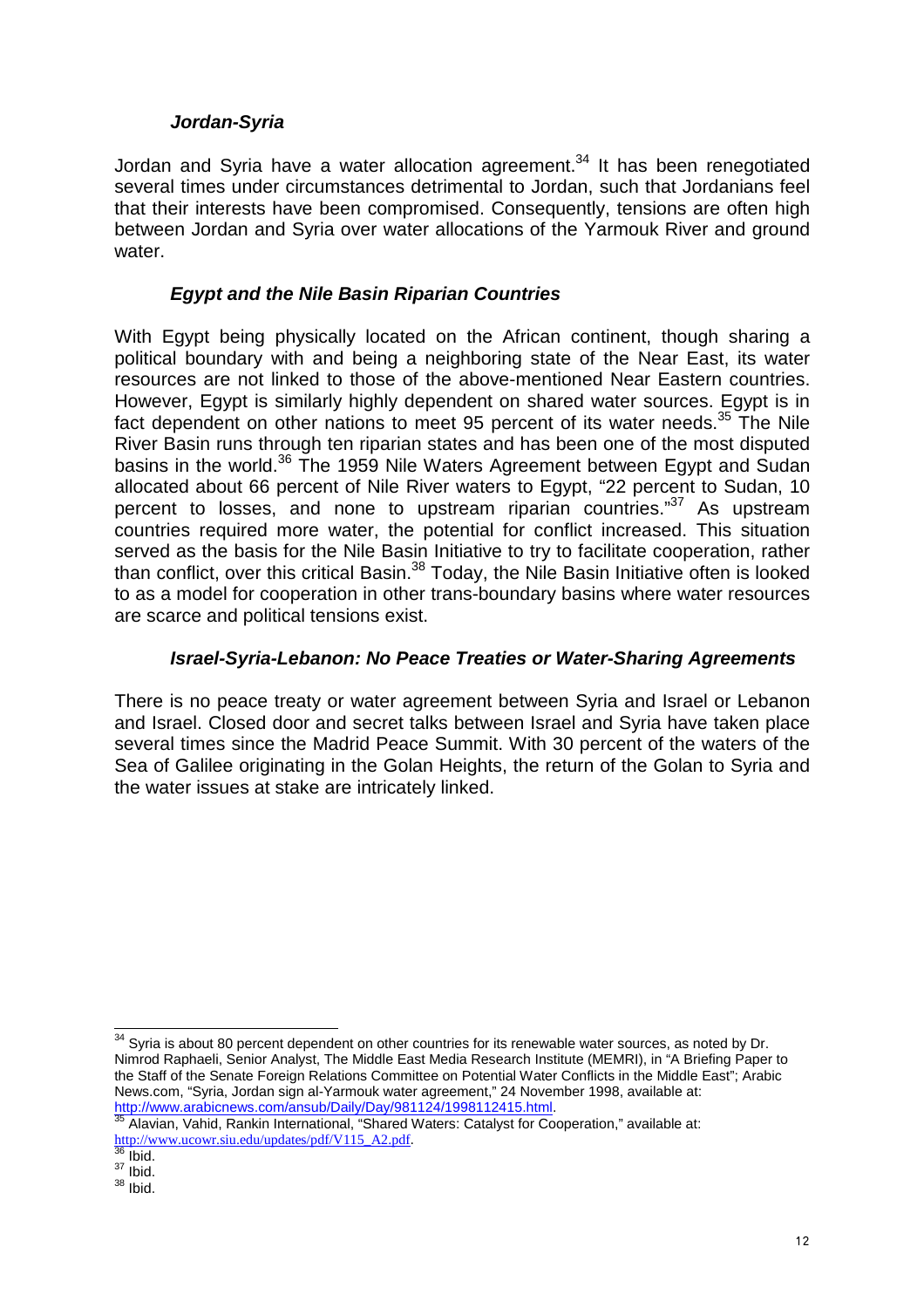# **Projected Climate Impacts on the Middle East Region**

The climate crisis is already being witnessed today in the Middle East. And the situation is projected to become more severe. For the Eastern Mediterranean, for the 2080 timeframe, "projected mean temperatures might increase between 3 and 5 degrees C."<sup>39</sup> Additional projected climate change impacts for the region are as follows:

- A 20 percent decline in precipitation by the end of the century.<sup>40</sup>
- "Reduced stream flow and groundwater recharge might lead to a reduction in water supply by 10 percent or greater by 2050. $\mathbb{R}^{41}$
- An increase of evapotranspiration by nearly 10 percent. $42$
- Greater seasonal temperature variability.
- More severe weather events, such as droughts and floods.
- Significant sea level rise: the Mediterranean is predicted to rise between 30 cm and 1 meter by the end of the century – causing flooding to coastal areas along the Nile Delta.<sup>43</sup>
- Mediterranean biomes are expected to shift 300-500 km northward, if a 1.5 degree C warming were to occur, which could mean that Mediterranean ecosystems in Israel, the PA and Jordan would become more desert-like.
- An increase in vector-borne diseases and pests, mortality.

Because of the effects climate change is having  $-$  and is predicted to have  $-$  on water resources, particularly in areas that already are arid or semi-arid, such as the Middle East, "climate change is transforming the nature of global water insecurity."<sup>44</sup>

## **Implications for Political Stability**

 $\overline{a}$ 

Population in the region is growing dramatically, as are water needs. In Jordan, for example, population is expected to nearly double to more than 10 million by 2035.<sup>45</sup> Egypt's population is projected to increase approximately 84 percent from 2000 Figures by the year 2065.<sup>46</sup> With such growth, water demand is projected to increase

40 According to the Intergovernmental Panel on Climate Change (IPCC). Meehl, G.A., T.F. Stocker, W.D. Collins, P. Friedlingstein, A.T. Gaye, J.M. Gregory, A. Kitoh, R. Knutti, J.M. Murphy, A. Noda, S.C.B. Raper, I.G. Watterson, A.J. Weaver and Z.-C. Zhao, 2007: Global Climate Projections. In: Climate Change 2007: The Physical Science Basis. Contribution of Working Group I to the Fourth Assessment Report of the Intergovernmental Panel on Climate Change [Solomon, S., D. Qin, M. Manning, Z. Chen, M. Marquis, K.B. Averyt, M. Tignor and H.L. Miller (eds.)]. Cambridge University Press, Cambridge, United Kingdom and New York, NY, USA, p. 768, available at: http://ipcc-wg1.ucar.edu/wg1/Report/AR4WG1\_Print\_Ch10.pdf.  $41$  Shuval and Dweik, p. 364.

 $39$  Refers to the months of July-September. Brauch, Hans G., "Impacts of Global Environmental Change for Water Resources of Israel and its Neighbors: New Security Dangers and Shifting Perceptions," in Water Resources in the Middle East: Israel-Palestinian Water Issues – From Conflict to Cooperation, Hillel Shuval and Hassan Dweik (Eds.), Springer, Vol. 2, Hexagon Series on Human and Environmental Security and Peace, 2007, p. 366; hereinafter referred to as Shuval and Dweik.

<sup>42</sup> Israel's First National Communication on Climate Change – Submitted under the UN Framework Convention on Climate Change, Jerusalem, Nov ember 2000, Executive Summary, available at: http://www.sviva.gov.il.

 $43$  30 cm – 1 m figure from Arab Environment Monitor, "Egypt's Nile Delta Threatened by Climate Change," 27 August 2007, available at: www.arabenvironment.net/archive/2007/8/304072.html.  $^{44}$  HDR, p. 15.

<sup>45</sup> Jordan Department of Statistics, "Jordan in Figures, Selected Indicators for 2005," available at: http://www.dos.gov.jo/dos\_home/jorfig/2005/jor\_f\_e.htm.

<sup>&</sup>lt;sup>46</sup> HDR, 2006, available at: http://hdr.undp.org/hdr2006/statistics/countries/data\_sheets/cty\_ds\_EGY.html.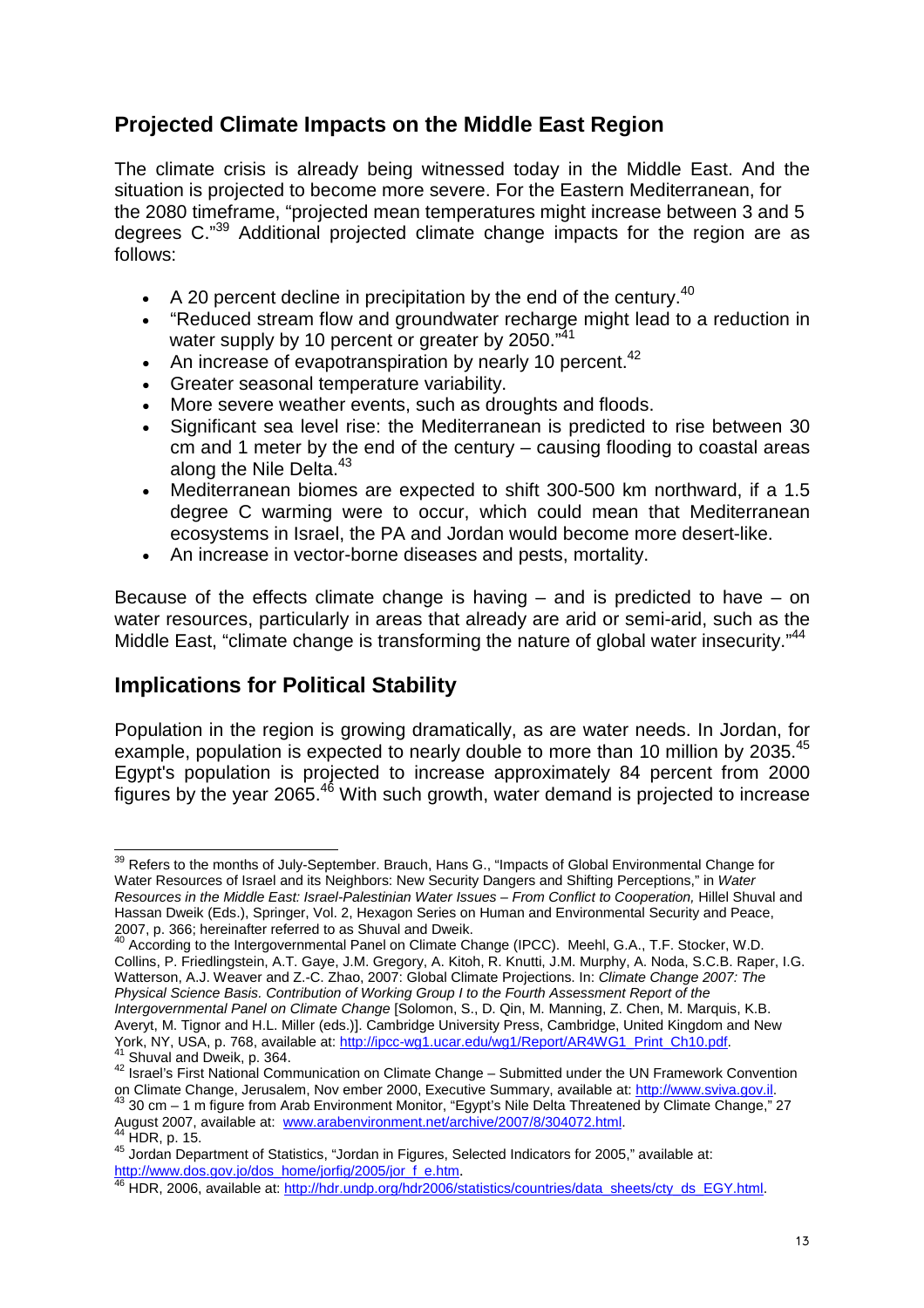across the region, thereby further increasing the pressure on already-scarce water and land resources.<sup>47</sup>

Agriculture consumes significant amounts and in most cases the lion's share of water resources in the region. In Jordan, over 70 percent and, in Israel, approximately 50 percent of water resources are allocated to agriculture, despite their comprising a smaller and smaller percentage of GDP, that is, it "ranges from 2- 10 percent" of GDP for Jordan and is about 2 percent for Israel.<sup>48</sup> However, water allocation for this sector is difficult to alter for political and ideological reasons.<sup>49</sup> In the case of the Palestinians and Egyptians, agriculture is still a major component of peoples' economic livelihoods, particularly in the predominantly rural areas.

Significantly, when one adds climate change and its potential physical – and socioeconomic – impacts into the already volatile political setting of the Middle East, one recognizes that political stability could be in even greater jeopardy.

That is, climate change is likely to act as a **"threat multiplier"** – exacerbating water scarcity and tensions over water within and between nations linked by hydrological resources, geography, and shared political boundaries.<sup>50</sup> As at least one expert has noted, "human economic behavior and global environmental change may pose for people with a high degree of societal and environmental vulnerability a `survival dilemma.'"<sup>51</sup> Other experts have realized that "the redefinition of notions of security which have taken place throughout the world, to include energy, food, . . . or global environmental change, are not considered part of the `security' discourse as such" in the countries being examined in this study, though they should be, and will likely need to be, in the near future.<sup>52</sup> This will become increasingly the case, as water shortages and rising sea levels could lead to mass migration in the Region. $53$ 

The following factors will play a role in determining the likelihood for conflict or cooperation in the region as climate impacts become more significant:

l

 $47$  E.g., Palestinian water demand projections found in Palestinian Academic Society for the Study of International Affairs (PASSIA), Jerusalem, Facts and Figures, Ch. 7, Water and Environment, p. 295, available at: http://www.passia.org.

<sup>48</sup> figure for Jordan from FAO-IDB Meeting, "National Agricultural Development Strategies and Food Security Challenges in the Near East," Jeddah, 8-9 October 2003, FAO Corporate Document Repository, available at: http://www.fao.org/DOCREP/MEETING/007/AD386E/ad386e03.htm; 2 percent figure for Israel from ICBS, Statistical Abstract of Israel, 2006, Agricultural Area: Basic Data, available at:

http://www1.cbs.gov.il/shnaton57/st19\_01.pdf; and CBS, Statistical Abstract of Israel, 2006, available at: http://www1.cbs.gov.il/shnaton57/st14\_03.pdf.

<sup>49</sup> Bromberg, Gidon, et al., Middle East Environmental Security: The Jordan River Basin Area Case Study, FoEME, September 2001, available at: http://www.foeme.org/docs/Environment\_Security\_Case\_Study.pdf; states that "[t]he power of the agricultural lobby in Israel (as in Jordan) is the greatest impediment to sustainable water practices taking place in the [Jordan River Basin]. Because of their political power they continue to be guaranteed both large water quotas and heavily subsidised water prices." Hence, in all countries of the basin, "water allocation to the farming sectors has remained remarkably high as compared to contribution to GDP."<br>
<sup>50</sup> The City C<sub>0</sub>

The CNA Corporation, "National Security and the Threat of Climate Change," 2007, p. 24, available at: http://securityandclimate.cna.org/report/National%20Security%20and%20the%20Threat%20of%20Climate%20C hange.pdf

 $\frac{51}{1}$  Shuval and Dweik, p. 361.

<sup>52</sup> Shuval and Dweik, p. 368.

<sup>53</sup> Letter from The Israeli Knesset's Socio-Environmental Caucus to Members of the U.S. Senate Environment & Public Works Committee, 23 October 2007.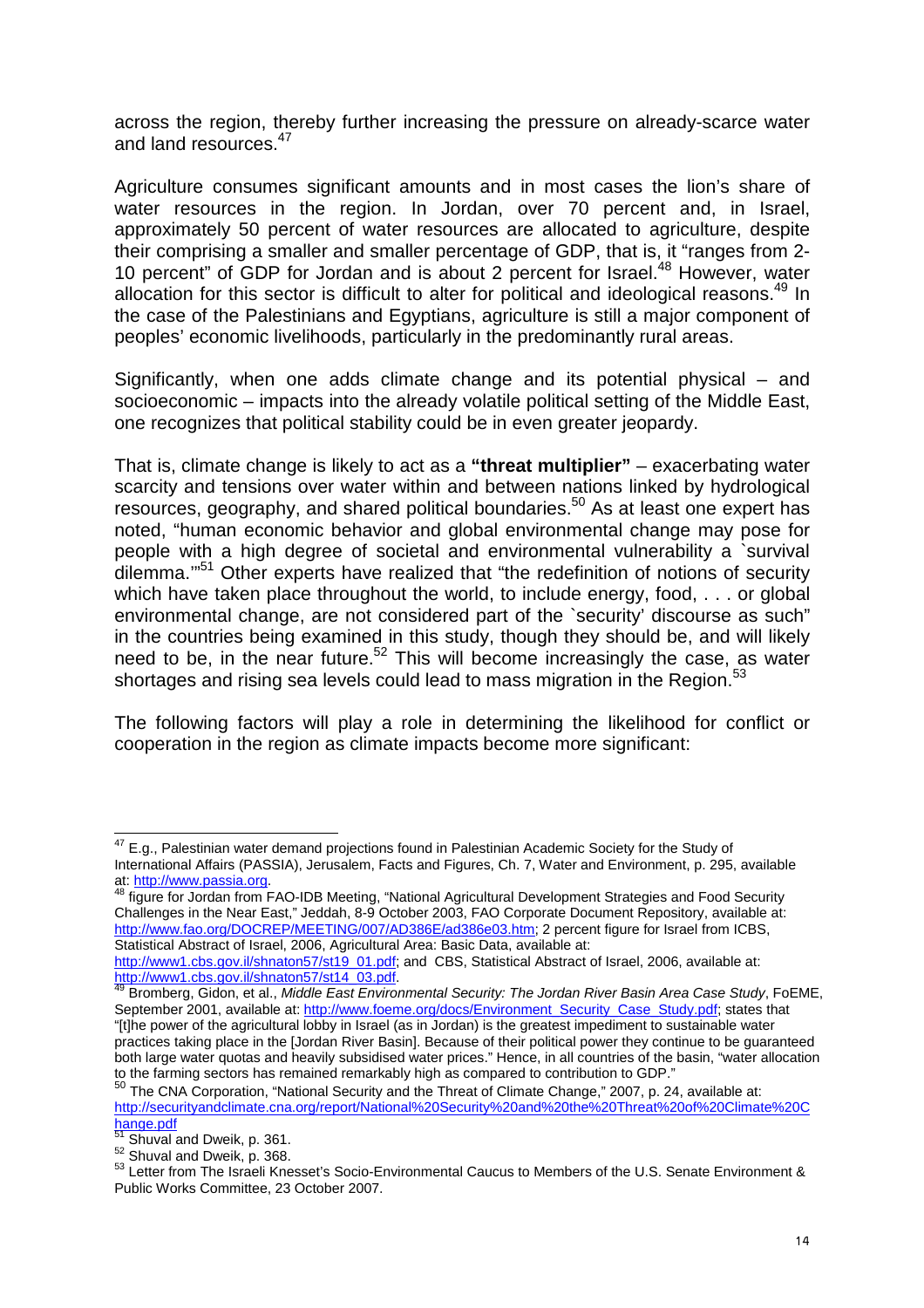- The existence of water agreements and their degree of sustainability, including the ability of Parties to deal with extreme circumstances, such as longer periods of drought;
- The influence of destabilizing economic and political factors, e.g., unemployment and mass migration due to agricultural decline and the large scale flooding of agricultural areas;
- The extent of national economic and political development, including the degree to which local institutional structures and infrastructure exist;
- A given political entity's ability to mitigate and/or adapt to climate change;
- Power relationships between the Parties involved; and
- Whether it is politically expedient at a given time to cooperate (or continue to cooperate) over water resources.

Worldwide, examples already exist of climate change-exacerbated or induced conflicts. The Darfur conflict has been cited as induced by climate change; possibly also as beginning an era of conflicts triggered by climate change.<sup>54</sup> This conflict, in which more than 200,000 people have been killed and which has resulted in over 2.5 million refugees, is generally classified as an ethnic one.<sup>55</sup> However, soil degradation and severe water shortages linked to climate change have acted as exacerbating agents.<sup>56</sup>

Several U.S. security experts have noted that "in the developing world, even a relatively small climatic shift can trigger or exacerbate food shortages, water scarcity, destructive weather events, the spread of disease, human migration, and natural resource competition. These crises are all the more dangerous because they are interwoven and self-perpetuating: water shortages can lead to food shortages, which can lead to conflict over remaining resources, which can drive human migration, which, in turn, can create new food shortages in new regions."<sup>57</sup> In addition, political tensions could rise over environmental migrants or "refugees," and meeting their basic human needs, as noted. Along these lines, the question will arise as to whether such persons or refugees will be allowed to enter other countries, and how these issues will be addressed.<sup>58</sup> 

The Darfur crisis has resulted in populations that have migrated "in search of new water supplies, moving within and across borders, creating the conditions for social or political upheaval along the way" – and "its effects were felt throughout the entire region."<sup>59</sup> More specifically, Egypt and Sudan, for example, have an agreement to allow nationals from each other's countries to enter.<sup>60</sup> But the Sudanese entering Egypt still have to find jobs and food. Some that have not succeeded in doing so have tried to migrate further to Israel. However, Israel recently has imposed a quota on the number of Sudanese that can enter its borders.

 $\overline{a}$  $54$  Perry, Alex, "How to Prevent the Next Darfur," Time Magazine, 26 April 2007, available at: http://www.time.com/time/magazine/article/0,9171,1615171-2,00.html<br>55 lbid

Ibid.

<sup>56</sup> UNEP, Sudan: Post-conflict Environmental Assessment, 2007, available at: http://sudanreport.unep.ch/UNEP\_Sudan.pdf.

<sup>&</sup>lt;sup>57</sup> CSIS/CNAS report, p. 56.

<sup>58</sup> Based on personal conversation with Neil Grungras, Israel Director, Hebrew Imigrant Aid Society (HIAS), 14 October 2007.

CSIS/CNAS report, p. 60.

<sup>60</sup> Based on personal conversation with Neil Grungras, Israel Director, HIAS, 14 October 2007.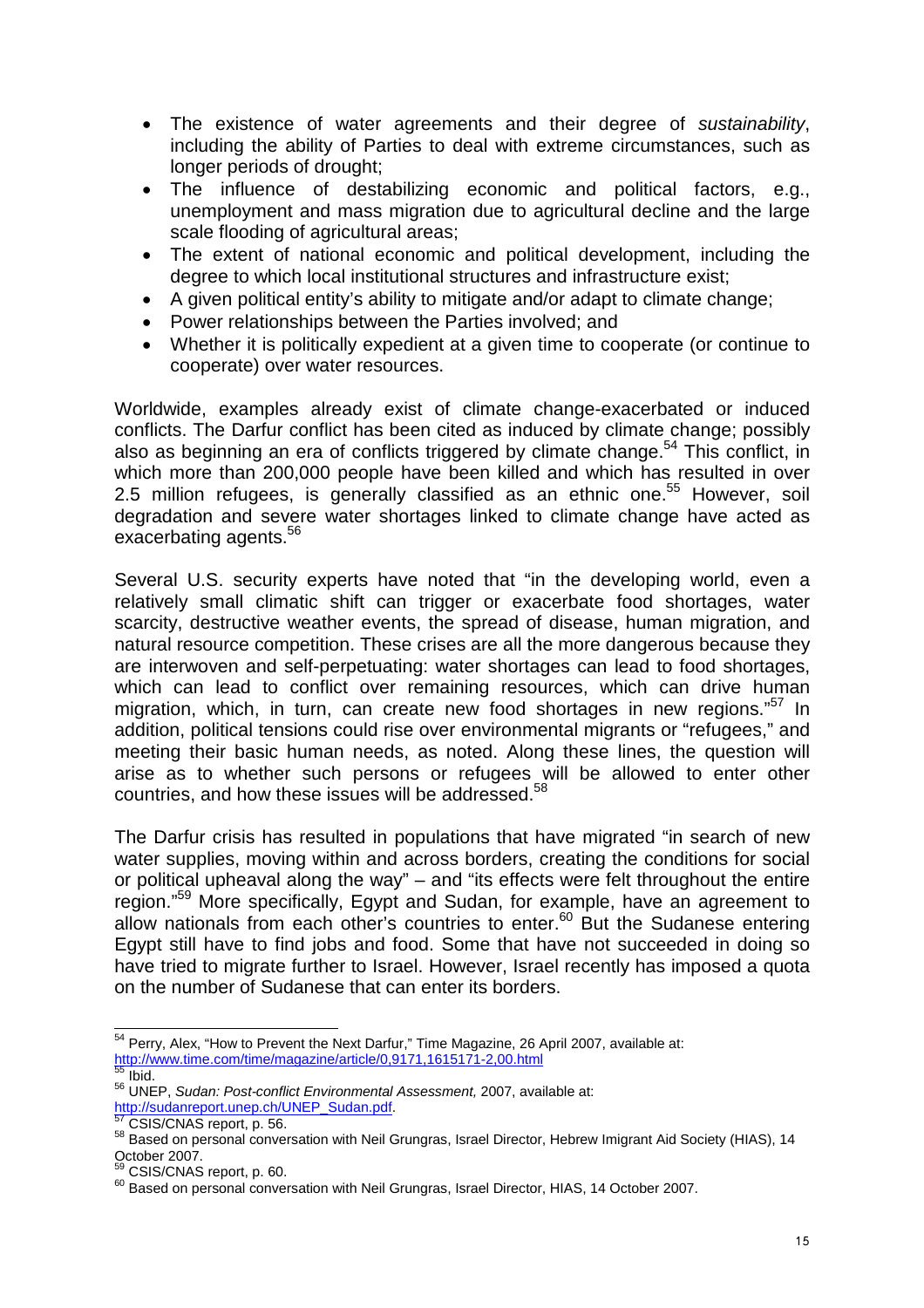To make matters worse, loss of productive agricultural lands in Egypt due to climate change could lead to a 20 percent drop in wheat and maize production by 2050. $61$ Such a decline, combined with growing populations and water demands, will increase competition for food and water resources, and could cause Egyptians to move from one area to another within Egypt (or beyond). An Organization for Cooperation and Economic Development (OECD) study points out that "any medium-term adverse trends regarding the reliability of water supplies . . . will have a critical impact" on densely-populated areas and could affect the welfare of the entire country.<sup>62</sup> Taking migrants into account that already exist from Sudan and possibly from other areas in the future (also likely due to climate change) will lead to an exacerbation of these pressures and possibly to additional conflicts along the lines of what we have witnessed in Darfur.

In the Middle East, as in other parts of the world, political solutions to resource shortages have occurred. However, climate change impacts will likely make such solutions more difficult to reach and to fulfill in the future. Dr. Hans Gunter Brauch, a German climate expert, recently noted that "the peoples of the Middle East and North Africa face serious environmental threats and a mindset of cooperation is needed toward addressing the effects of global climate change."<sup>63</sup> Others have underscored the need for governments of the region to act now domestically to address anticipated climate impacts, particularly future water needs. And, the magnitude of the projected problems in the Middle East, as with Africa, is such that bi-lateral and multi-lateral cooperation will be needed.<sup>64</sup>

#### **Israel-Jordan Peace Treaty**

With the various predicted climatic changes, Israel and Jordan will almost certainly find it increasingly difficult to fulfill their water sharing obligations. In particular, decreased precipitation and more evapotranspiration (and/or more extreme weather events) mean that the average storage volume in surface reservoirs reportedly could decline by as much as 25 percent by 2100.<sup>65</sup> Israel and Jordan already are not finding an additional 50 mcm of potable water per year that they agreed in the Peace Treaty to cooperate to try to find for Jordan's use.

The fact that there is a water-sharing agreement in place is an important factor in considering the two countries' abilities to fulfill water-sharing agreements in light of projected climate impacts, as well as population and demand growth projections, and might help avoid potential conflict in the future. Noting that difficulties already are being faced in fulfilling commitments on both sides raises some questions as to the agreement's sustainability, given these expected changes. Each country's

 $\overline{a}$  $61$  Egyptian Government's First National Communication to the UNFCCC.

<sup>62</sup> Shardul Agrawala, et. al., "Development and Climate Change in Egypt: Focus on Coastal Resources and the Nile," Organization for Economic Cooperation and Development (OECD), 2004, p. 15, available at: www.oecd.org/dataoecd/57/4/33330510.pdf.

<sup>63</sup> Porth, Christian, "Green Wars' links conflict with environmental issues," Special to the Daily Star, Lebanon, 5 November 2007 (referencing a conference by the same title held in early November in Beirut).

 $64$  Reuters AlertNet, "Climate Change to Create African Refugees - Scientists," 22 March 2006, available at: http://www.alertnet.org/thefacts/reliefresources/114303555233.htm.

<sup>65</sup> Israel's First National Communication on Climate Change – Submitted under the UN Framework Convention on Climate Change, Jerusalem, November 2000, p. 94, available at: http://www.sviva.gov.il.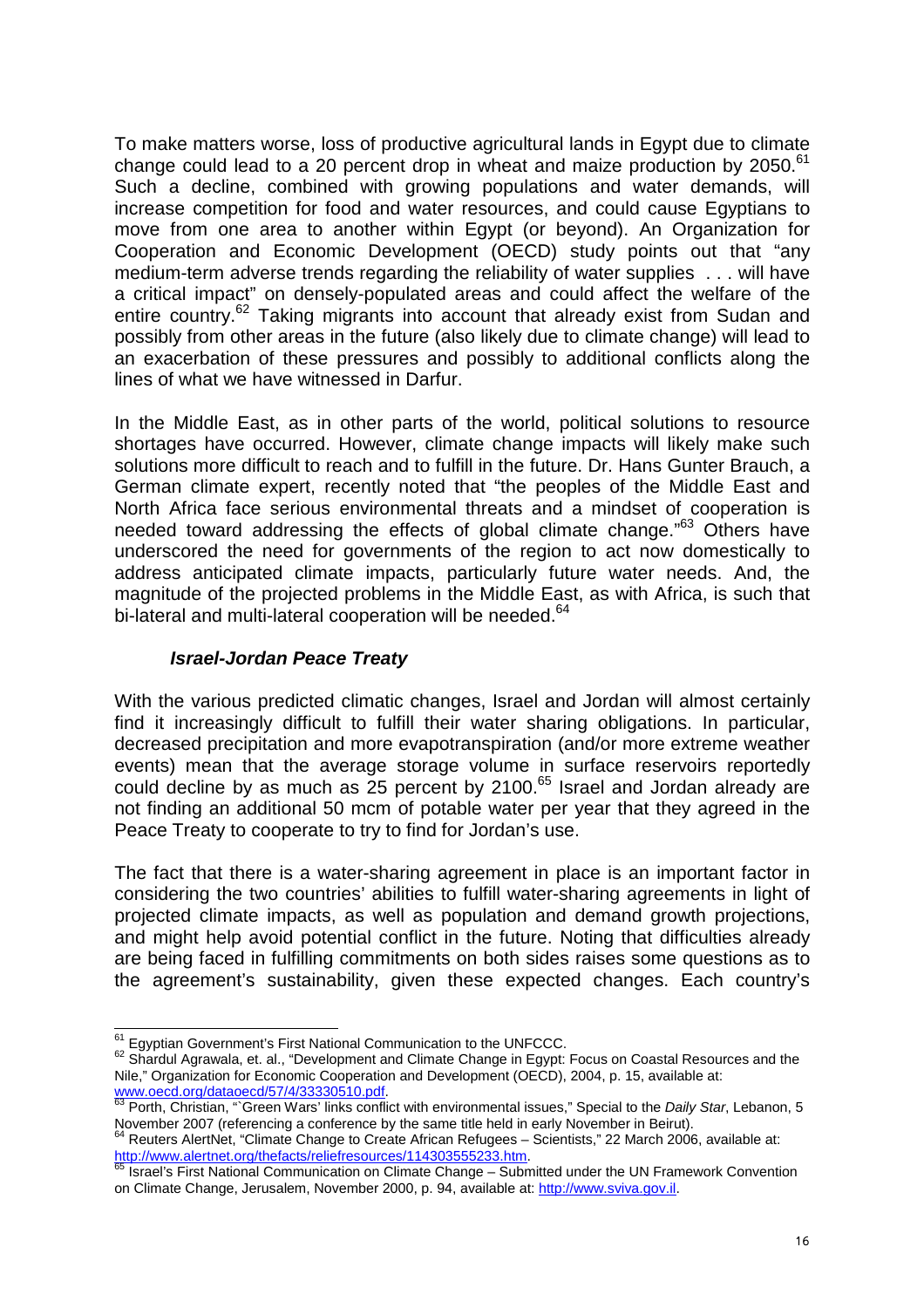relative ability to mitigate and adapt to climate change will also affect the Treaty's sustainability.

More specifically, new demand-side and supply-side water management policies are essential to help mitigate and adapt to climate change, continue to meet watersharing obligations, mitigate tensions, and restore the Lower Jordan River. For example, the overall treaty could be jeopardized due to increased political instability if alternative investments are not made in support of diversifying farmer incomes away from agriculture, toward more economically and environmentally sustainable land uses, e.g., agricultural and eco-tourism. This is the case, particularly in Jordan, where rural communities are important to the support of the Hashemite Kingdom. The late King Hussein of Jordan said that "water is the one issue that could drive the nations of this region to war."<sup>66</sup> The extent to which water-intensive agricultural products – and thereby "virtual water" – are being exported out of the Region also needs to be re-examined to ensure other water resource needs can continue to be met into the future.

#### **Israel-Palestine Interim Agreement**

Climate change impacts will likely exacerbate difficulties between Israel and Palestine, particularly since final water agreements are not yet in place. Israel and the PA identified future Palestinian water resource needs at 70-80 mcm/year in the Interim Agreement.<sup>67</sup> However, these needs were identified over a decade ago and, according to the Palestinians, referred only to the Mountain Aquifer.

More extreme weather events will mean rainwater will run more quickly over the surface of the land. Consequently, much less water will be absorbed into the Mountain Aquifer. This will make it more difficult for Israel and the PA to share the water of the Mountain Aquifer, as there will simply be less water available. Overexploitation is a real concern. In the Coastal Aquifer, because of overpumping to date, increased salinization already has occurred. If the groundwater resource is overpumped beyond the "safe yield," this could increase the salinity of the Mountain Aquifer and affect the recharge potential, which ultimately could lead to permanent damage. And, while the PA is presently restricted in extracting water from the Mountain Aquifer without prior Israeli approval, as water resources become increasingly scarce, the necessity and likelihood of doing so increases.

Because of domestic and agricultural needs, the PA will be seeking larger amounts of water from the Mountain Aquifer and access for the first time to Jordan River waters, particularly as negotiations on such key outstanding issues are expected to resume following the November 2007 Israeli-Palestinian "peace talks" in Annapolis, Maryland, USA. Nevertheless, the Lower Jordan River has had all of its fresh water diverted and little more than sewage today makes its way to the Palestinian West Bank. Climate change is predicted to reduce precipitation in the Jordan Valley, making it *impossible* for Israel to maintain current agricultural practices, as well as for Israel to supply water to the Palestinians, and for riparians to leave a sufficient supply to restore and sustain the River itself. Independent and joint actions by the

l

 $^{66}$  National Environmental Trust (NET), "Global Warming in the Middle East and Central Asia," 2005, p. 19. <sup>67</sup> Article 40 of the Israeli-Palestinian Interim Agreement, available at: http://www.mfa.gov.il/MFA/Peace+Process/Guide+to+the+Peace+Process/THE+ISRAELI-

PALESTINIAN+INTERIM+AGREEMENT+-+Annex+III.htm#app-40.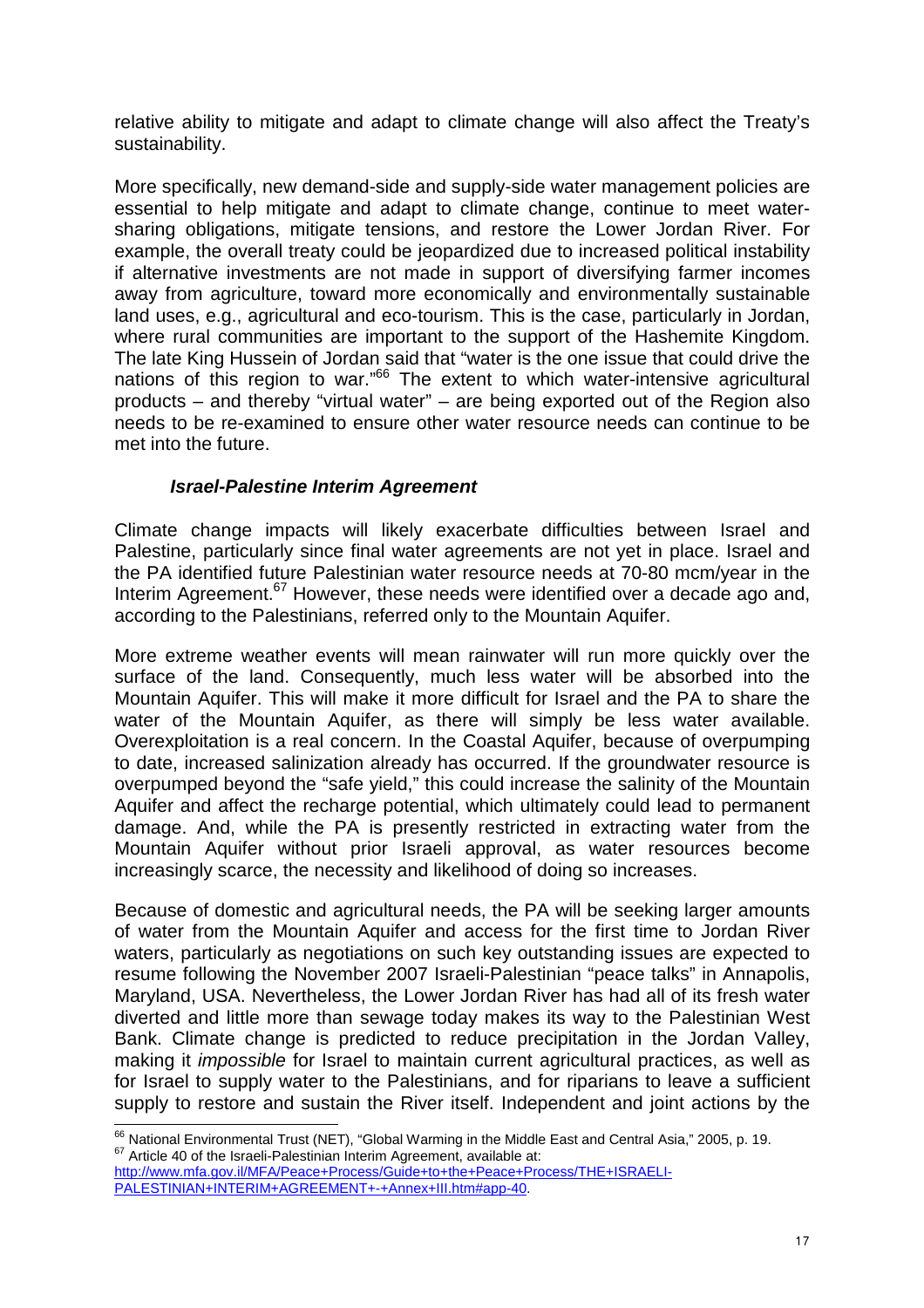two Parties will be needed to address climate impacts and water needs. Israel, in particular, will have to make significant reforms in these regards.<sup>68</sup> At the same time, the PA and Israel remain at odds over the issue of water rights and the basis for allocations. The fact that there is an Interim Agreement in place and that negotiations toward Final Status appear to be resuming could signal an opportunity for the two Parties to eventually reach a sustainable water-sharing agreement.

### **Syria-Jordan and Yarmouk Water Agreements**

Jordan claims that Syria's usage of water from the Yarmouk has been 236 mcm/year, on average, "compared with its share of 90 mcm/year, an overrun of 146 mcm. Of this overrun, 65 mcm belonged to Jordan . . . and 81 mcm to the West Bank. It is believed that in 2005, Syrian uses of the Yarmouk sources were even greater."<sup>69</sup>

As with Israel and Jordan, the fact that an agreement is in place can be of assistance. And, the media both in Jordan and Syria cover the issue of water agreements extensively. However, the extent of violations, and anticipated reduced water availability due to climate change, mean that such tension can only be expected to grow, and thereby call into question the agreement's sustainability.

### **Lack of Water Agreements: Syria, Lebanon, and Israel**

Currently, there are no formal agreements between Israel and Syria or between Israel and Lebanon. Both Lebanon and Syria currently have adequate water supplies.<sup>70</sup> However, with projected climate impacts, including reductions in precipitation, altered rainfall distribution patterns, and increased evapotranspiration, as well as with projected population growth, available water resources will decline and likely will be insufficient to meet projected demand. For example, available water resources are expected to decline by 15 percent for Lebanon by 2020.<sup>71</sup> The Litani is no longer expected to flow into the Mediterranean and reports have predicted that Lebanon will be unlikely to be able to meet local demand in the coming 10-15 years. $72$ 

With these projected changes, Lebanon will likely seek to extract more water out of the Wazzani, which is one of the tributaries of the Jordan River that is shared with Israel. This is likely to lead to greater political instability between these two nations. Several years ago, Israel said that Lebanese attempts to divert water were a "casus belli" or cause of war.<sup>73</sup> This "incident" required third party intervention to prevent a heightened conflict.

l  $^{68}$  Tagar, Zecharya, "Nature, Agriculture and the Price of Water in Israel," 2007.

<sup>69</sup> Haddadin, Munther, "Conflict Resolution and Regional Cooperation," in Haddadin, p. 256 (see footnote 17). <sup>70</sup> Tropp, H., Jagerskog A., " Water Scarcity Challenges in the Middle East and North Africa," United Nations Development Programme (UNDP)/Stockholm International Water Institute (SIWI), Stockholm, 2006.

Nurse, Leonard A., Ph.D., "Climate Change: Some Implications for Children's Development," presentation for Annual Meeting of the Consultative Group, Early Childhood Care & Development, Santiago, Chile, 16 October 2007; Dr. Nurse is an IPCC Lead Author for the Fourth Assessment Report, 2007 and is based at the University of the West Indies, Barbados.

<sup>&</sup>lt;sup>72</sup> Ray, Patrick, "Multi-Objective Optimization Model for Examination of Water Reuse Potential in Lebanon," Tufts University, Civil Engineering, 25 May 2004, p. 1, available at: www.tufts.edu/tie/pdf/ray.pdf.<br>73 December 2004, p. 1, available at: www.tufts.edu/tie/pdf/ray.pdf.

<sup>73</sup> Deconinck, Stefan, "The Wazzani incident in the summer of 2002 – a phoney war?", July 2006, available at: http://www.waternet.be/jordan\_river/wazzani.htm.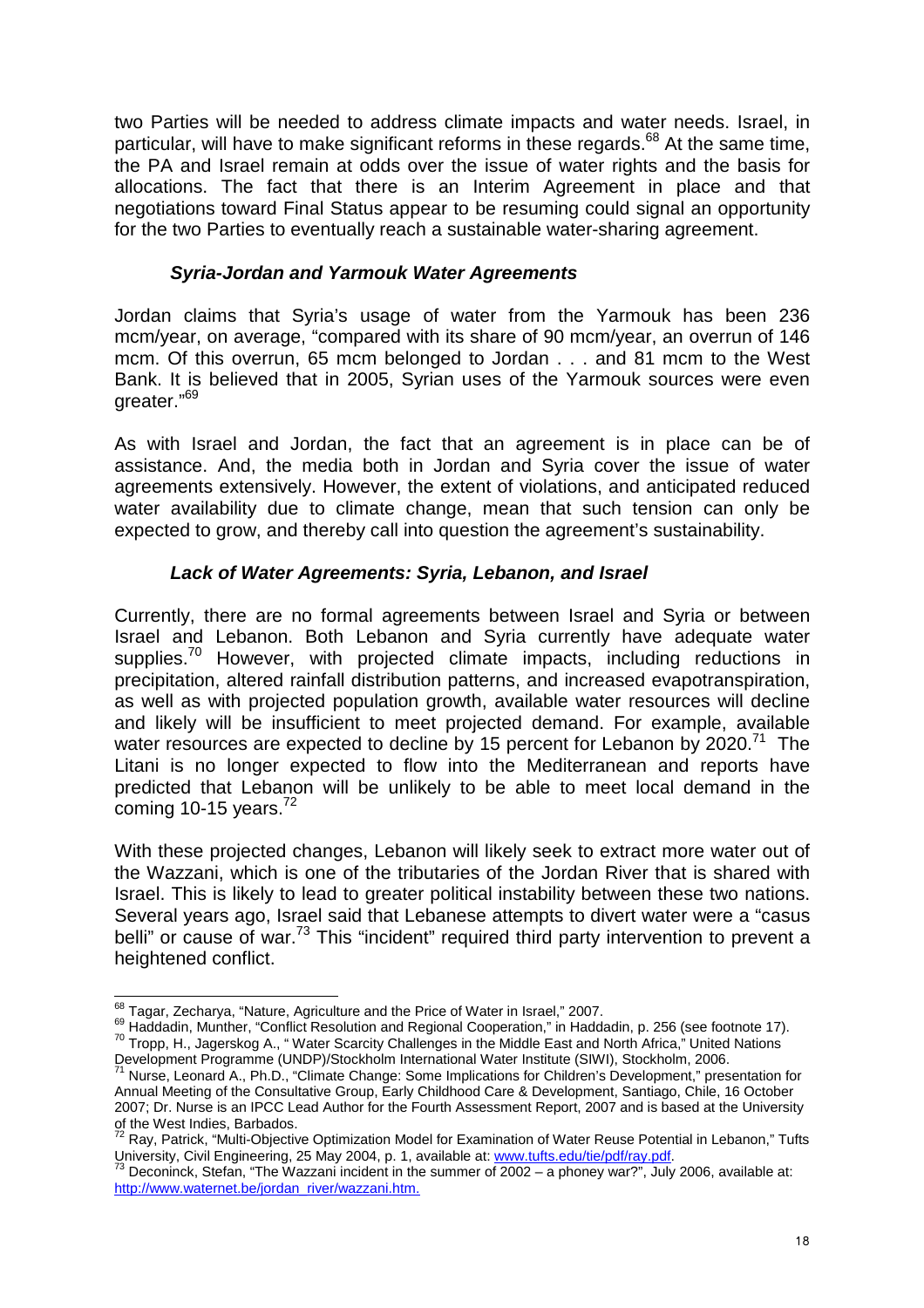Syria, like the other riparians of the Jordan, is already using about 95 percent or more of its "annual renewable freshwater supply."<sup>74</sup> Syria is expected to experience water shortages by 2020.<sup>75</sup> Syria and Israel share the resources of the Jordan River and the Sea of Galilee. The key issue in any future peace treaty between Syria and Israel will involve the issue of the return of the Golan Heights to Syria and what that means in terms of control over local or shared water resources for the water and physical security of both sides. As climate change becomes a "threat multiplier" by making scarce water resources more so, and by tending to lead towards increased tensions over resources in the Region, the lack of formal water-sharing agreements now between these countries could make the possibility of achieving such agreements in the future much more difficult.

## **Exacerbating Factors: Internal Economic Issues Affecting Political Stability**

With climate change impacts on water resources, the agricultural sector, generally heavily dependent on irrigated agriculture, will be hardest hit. Already-poor, Jordanian and Palestinian farmers, will have their livelihoods threatened further. For Palestinians in Gaza, the rising sea level could be the end of agricultural productivity, because of the likely loss of the Coastal Aquifer as a water supply for agricultural and domestic purposes. Rising sea levels will likely cause massive flooding of rural and urban areas. In the case of Egypt, the major city of Alexandria will likely be inundated, although several hundred million dollars are being spent to build protective walls.<sup>76</sup> Flooded rural areas in the Nile Delta will lead to the loss of agricultural livelihood for millions of Egyptians.

Governments will face increasing difficulties fulfilling the needs of their rapidlyexpanding populations. The anticipated growing resource shortages, due to the climate crisis, in turn, could lead to greater dissatisfaction with government authority and a rise, beyond what already exists, of extremist groups, and/or potential changes in  $-$  or overthrows of  $-$  government regimes or failed states. U.S. military experts have underscored these facts by explaining that climate is likely to exacerbate conditions for those already living in marginal conditions and thereby lead to greater political instability and "the likelihood of failed states."<sup>77</sup>

In the Palestinian West Bank, up to 30 percent of GDP is presently dependent on subsistence agriculture. Less water recharge in the Mountain Aquifer will result in less water output in springs, the West Bank's main water source for agriculture. With no industry or tourism, and few job opportunities in neighboring states, Palestinians are increasingly dependent on subsistence agriculture for their livelihood. As noted above, they – with assistance from their neighbors in the region and abroad – will need to learn alternate land use practices, such as eco-tourism, to

http://www.usgcrp.gov/usgcrp/seminars/981113FO.html.  $75$  Ibid.

 $\overline{a}$ <sup>74</sup> Jutro, Peter, Jason Morrison, Dr. Aaron Wolf, "Environmental Water Security: Lessons from the Southwestern U.S., Northwestern Mexico, and the Middle East," U.S. Global Change Research Program (USGCRP) Seminar, 23 November 1998 (updated 3 November 2003), available at:

<sup>76</sup> Arab Environment Monitor, "Egypt's Nile Delta Threatened by Climate Change," August 27, 2007, available at: www.arabenvironment.net/archive/2007/8/304072.html.

 $77$  CNA report, p. 6.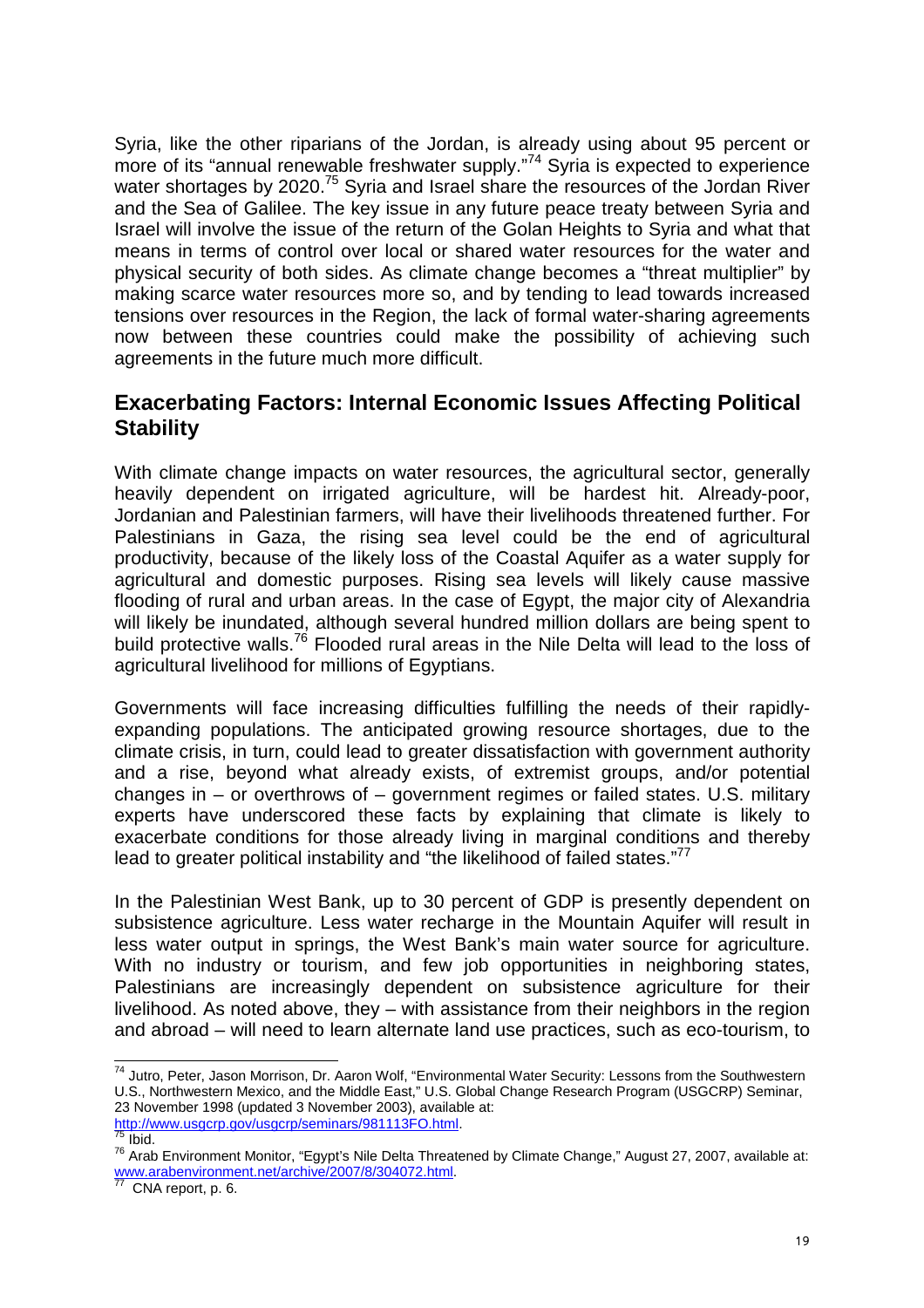reverse this trend as only one of many solutions needed to address these complex inter-related problems.

In Gaza, not only agriculture, but drinking water for its 1.5 million inhabitants, is at stake. The Coastal Aquifer, Gaza's only water supply, is already overexploited and experiencing salinity levels in some areas well above World Health Organization standards. Rising sea levels due to climate change place this Aquifer at even greater risk (i.e., less viability as a water source in the future).<sup>78</sup> These factors could lead to greater economic and political crises, as the supply decreases. Less water for agriculture will mean Gazans will not be able to export food to Israel and Europe for hard currency – and survival.



Potential impacts of 0.5 and 1 m sea level rise in the Nile Delta Source: Cartographer/Designer, Otto Simonett, UNEP/GRID –Arendal

In Egypt, even without taking climate change into account, the country already is facing water supply shortages and cannot meet its agricultural, industrial and domestic needs. Water and food shortages, due to loss of agricultural production from climate-induced precipitation declines and sea level rise, will not only affect livelihoods, but also will increase competition for existing resources, which could lead to internal migration. Such mass migration "could have huge political implications," i.e., they could increase the potential for conflict further.<sup>79</sup>

l <sup>78</sup> Bromberg, Gidon, Kerry Albright, and Sue Milner, "Middle East Environmental Security: The Jordan River Basin Area Case Study," FoEME, September 2001, p. 3.

<sup>79</sup> Reuters AlertNet, "Climate Change to Create African Refugees – Scientists," 22 March 2006, available at: http://www.alertnet.org/thefacts/reliefresources/114303555233.htm.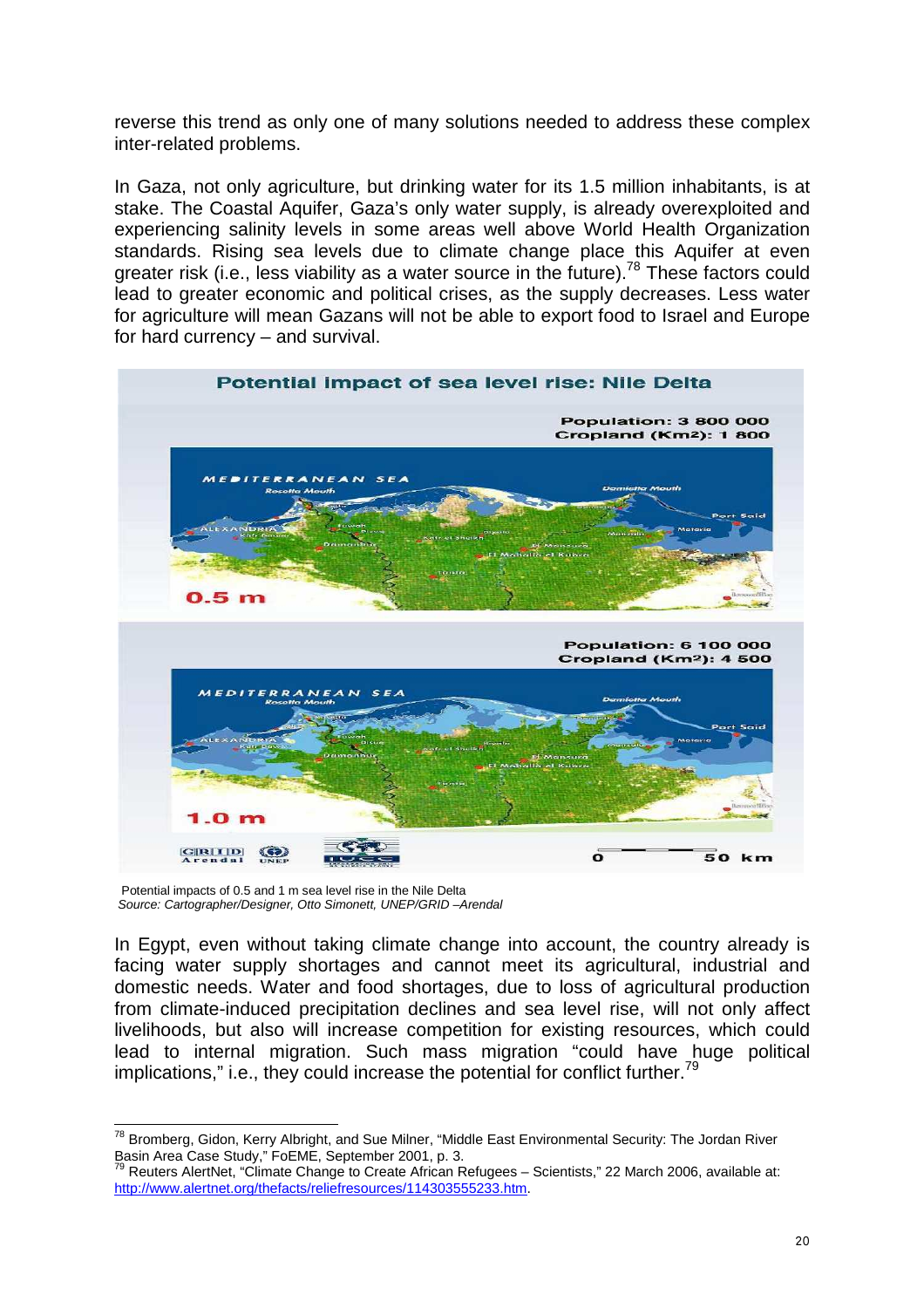That is, with the projected rise of the Mediterranean Sea, the Nile River Delta, where millions of acres of farmland, is at risk of inundation.<sup>80</sup> The projected extent of damage could lead not only to internal migration but also to migration out of the country. People trying to cross political boundaries in the region could face problems and not be allowed to enter a neighboring state. Cross-border political tensions could mount. To elaborate, a 0.5 meter climate-induced rise in sea level, for example, could displace 2-4 million Egyptians by 2050 (see graphic). $81$  An anticipated one meter rise could displace six to eight million Egyptians. $82$ 

Sea level rise also could result in as much as \$32.5 billion in damage to archaeological sites, land, and tourism.<sup>83</sup> The creation of large numbers of displaced people and even greater unemployment due to loss of agricultural lands, industries, and infrastructure will further erode public confidence in the Egyptian Government, with potential for political unrest and for radical fundamentalism to grow. Both the Muslim Brotherhood and the pro-reform opposition threaten the current regime's hold on power.<sup>84</sup> A new regime may have a different attitude towards peace with its neighbors with drastic regional security ramifications.

## **Conclusions and Recommendations**

The current water situation in the Middle East is inadequate to address each country's internal agricultural, domestic and other needs, let alone to meet transboundary water agreements, where such commitments exist. For a region that already possesses some of the greatest political tensions in the world, combined with growing populations and water needs, the climate crisis is likely to exacerbate this cross-border political instability.

And, the political risks that could result from the potential water shortages due to projected climate changes are of such a magnitude that preventive actions must be taken now to protect the security of the region. Much of the region's population is already living in extreme poverty. As such, political, economic and physical security issues are at stake – for the region and beyond. Therefore, countries in the Middle East will have to work together over these increasingly-scarce resources to prevent such a conflict. Foreign donor agencies and International Financial Institutions will also need to play a role in providing technical and financial assistance and fostering bilateral and regional cooperative efforts.

Countries that have water-sharing agreements and/or broader "peace" agreements in place might find it easier to cooperate, provided there is the political will. Where no or only interim agreements exist, it is important to finalize such arrangements now, because, with anticipated climate changes, water-sharing arrangements will only become politically more difficult to achieve. Other factors, such as level of institutional, economic, and infrastructure development, will also play a role in

 $\overline{a}$ <sup>80</sup> NET, p. i.

<sup>81</sup> Cartographer/Designer, Otto Simonett, UNEP/GRID –Arendal; 2 million by 2050 figure from NET, p. 16.

<sup>82</sup> Ibid; 8 million figure from NET, p. 12.

<sup>83</sup> IPCC, Regional Impacts of Climate Change, Chapter 2, Africa, "African Coastal Zones," available at: www.grida.no/climate/ipcc/regional/030.htm#2.3.4.1.1.

<sup>&</sup>lt;sup>84</sup> Bensahel, N., D. L. Byman, "The Future Security Environment in the Middle East," report prepared for the United States Air Force, Rand Corporation, Santa Monica, CA, 2004, pp. 58-59, available at: http://www.rand.org/pubs/monograph\_reports/MR1640/MR1640.pdf.